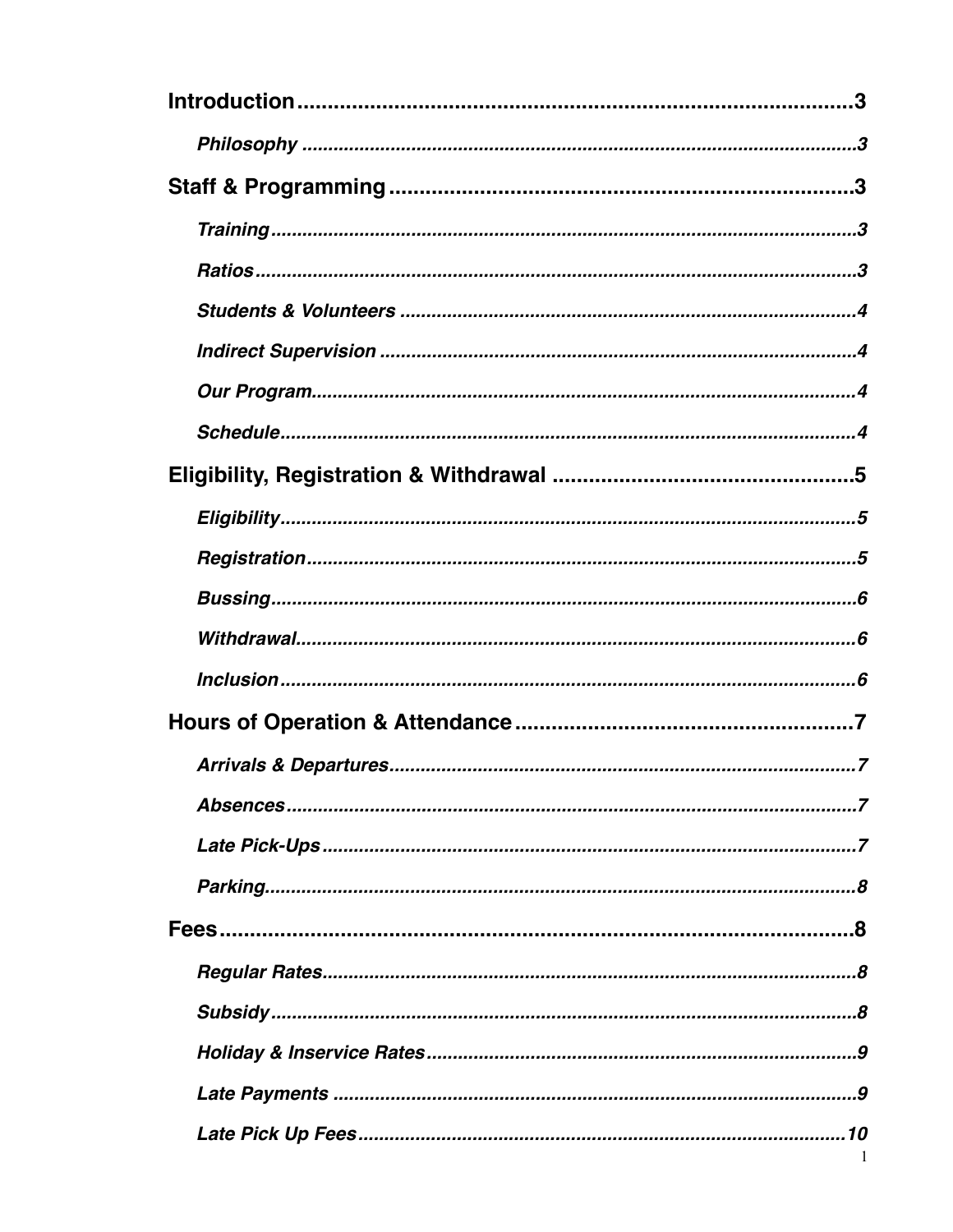| <b>Summary of Regulations For The Control of Some Common Communicable</b> |
|---------------------------------------------------------------------------|
|                                                                           |
| The Public Interest Disclosure Act - Whistle Blower Protection26          |
| 27                                                                        |
|                                                                           |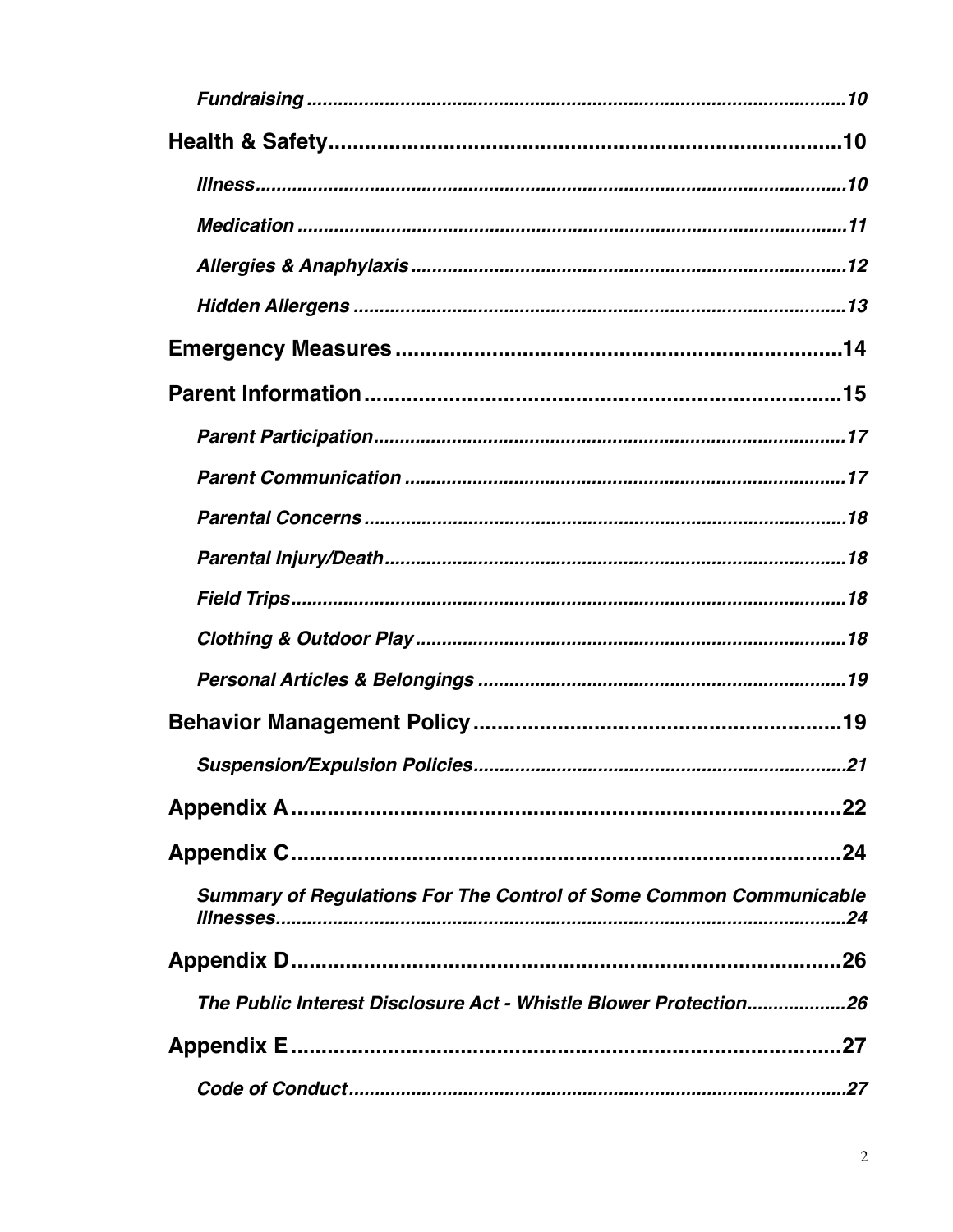# **Introduction**

Westwood Community Child Care Inc. (WCCC) is a non-profit child care centre licensed by the Province of Manitoba's Early Learning and Child Care Program. The centre was founded in September of 1982 and is governed by a Board of Directors.

Each year, an Annual General Meeting is held to elect a Board of Directors from the membership. Each parent with a child attending is considered a member. All parents are encouraged to attend this Annual General Meeting and volunteer as a Board Member. All policies followed by WCCC are approved by the Board of Directors.

#### **Philosophy**

WCCC aims to meet the needs of the community by providing quality child care for children between the ages of 5 and 12. All programs offered include organized activities, physical recreation, supervised playtime and varied opportunities for growth and development. The primary objective is to provide each child with an environment of trust, security, safety and happiness.

## **Staff & Programming**

Almost every facet of our program hinges on the staff and their relationship with your children and you as parents. If we are not effective with you as parents, our time with your children will not be very effective. The staff is selected based on qualifications, experience with and the ability to teach and love children.

WCCC has a goal of attracting and keeping the best Early Childhood Educators. We know this is the only way to maintain the high quality care that parents expect and children deserve.

Our staff is dedicated to the quality care of children. We follow the accepted Code of Ethics for Early Childhood Educators (see Appendix A). We maintain positive relationships with neighboring school staff and the surrounding community. We evaluate the program and environment on a regular basis and participate in short and long term planning of the centre.

#### **Training**

WCCC employs at least 50% of full time staff trained in Early Childhood Education (ECE). ECEs with Level III and Level II have training in all facets of child development and early learning. The remaining staff are Child Care Assistants (CCAs) and complete specific training for employment at WCCC. Staff also attend regular professional development workshops as well as maintain current First Aid/CPR certification. Staff are regularly trained in the use of Epi-pens and recognition of anaphylactic shock. Some staff are also trained in Food Handling and Safety, as well as Workplace Hazardous Materials Information Systems (WHMIS). All staff have been screened by the Winnipeg Police Service and Child Abuse Registry. Employees are never left alone with children until a satisfactory investigation has been completed.

#### **Ratios**

| School Age:   | 1 staff/15 children |
|---------------|---------------------|
| Kindergarten: | 1 staff/10 children |

These ratios are in accordance with the Provincial Child Care Regulations. When children are in mixed age groups, staff will determine ratios by the formula provided by the Manitoba Early Learning and Child Care Program. Whenever possible, WCCC lowers the group size and ratios to allow for more one on one interactions.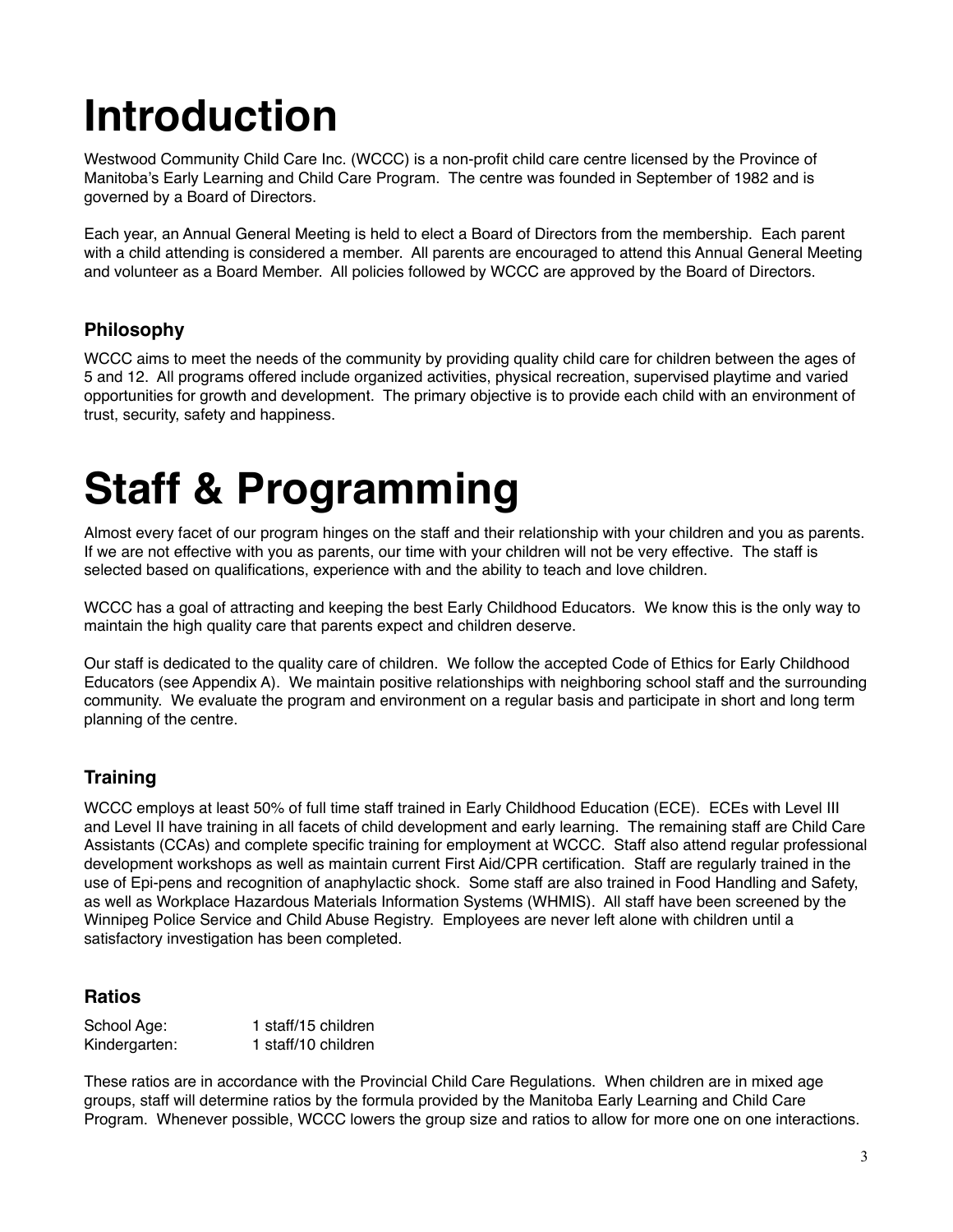#### **Students & Volunteers**

On occasion, WCCC accepts students and/or volunteers from the Early Childhood Education field for practicum or experience placements. Often these placements require the students to make observational notes. The confidentiality of the children is always maintained as the notes never reveal the identity of any children. These students/volunteers are not counted in ratio nor left alone with the children and are closely supervised at all times.

#### **Indirect Supervision**

There will be times during the day that staff may not directly supervise children. This includes, but is not limited to:

- going to the washroom
- going to their classrooms
- going to and attending intramural activities within the school
- going to the water fountain
- going to their locker

Staff adhere to the following policy when allowing indirect supervision:

- 1. Staff decide if the child is responsible enough to have these privileges.
- 2. Children must always ask to leave the room and explain where they are going.
- 3. Staff will note the time the child leaves. If excessive time is taken for them to return, the staff will go and look for the child.
- 4. Privileges will be removed in the child does not follow the rules.

#### **Our Program**

We have a well-planned program which enhances your child's growth and development. Our daily routines are a combination of active and quiet times. The children have access to our playroom, our kitchen, the school gym and the school's outdoor space. We provide a warm, safe, healthy and nurturing environment that allows for individual attention and developmentally appropriate limits and expectations. A stable routine with consistent guidance combined with modeling and coaching appropriate problem solving skills help children extend their play and interests.

At WCCC, our curriculum arises naturally from adult-child interactions and situations that allow for "teachable moments." It connects learning with experience and prior learning. It includes all interests of children and responds to their interests rather than focussing on a narrow, individual or calendar-driven topic. It is process rather than product-driven. The curriculum is typically implemented after an idea or interest area emerges from the group of children.

As our daily schedule can change based on the dynamic of the group of children in attendance, please look for the current schedule posted on the parent bulletin board in the main room.

#### **Schedule**

Our current schedule for Kindergarten and School Age children are posted on the Parent Bulletin Board.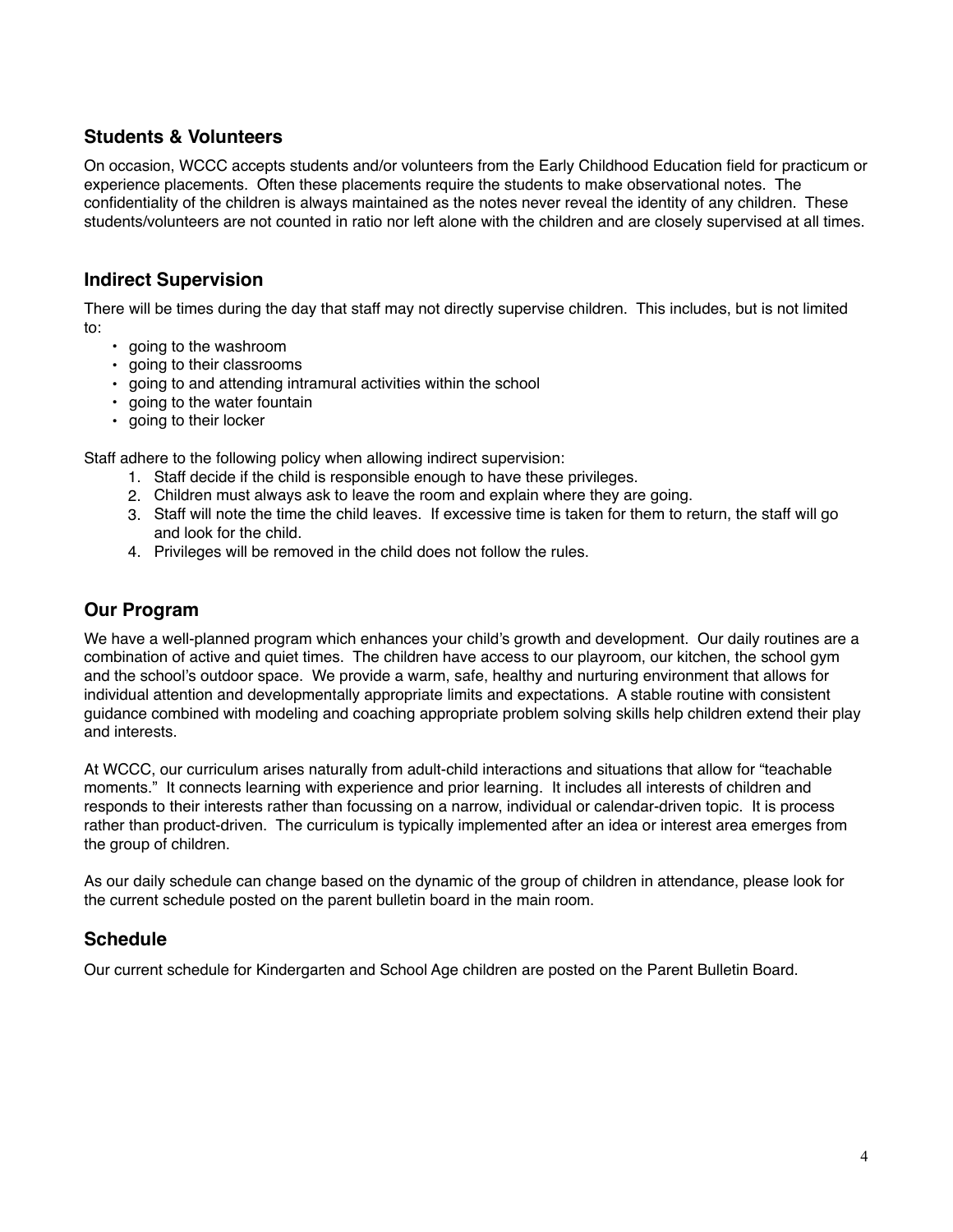# **Eligibility, Registration & Withdrawal**

#### **Eligibility**

Children starting kindergarten through age 12 are eligible to attend WCCC. Spaces are available on a full time basis with a waiting list for spaces as they become available. Children are enrolled based on their order on the waiting list.

Waiting lists are maintained and spaces allotted on a first come/first serve basis in all programs. In the even that one child in enrolled and has a sibling on the waiting list, the sibling is automatically moved tot he top of the list and will receive the next spot available.

WCCC welcomes all children to our program who are developmentally ready for a group setting. It is the responsibility of the parent/guardian to notify the centre of any behavioral or special needs of their children, use of regular medication, consultation with any outside agencies (i.e. Child Development, Child Guidance Clinic, Psychologists, etc.) on the registration forms. Should your child have special challenges, a meeting and written assessment is requires before enrollment to review the needs of the child. An enrollment plan is made based on the available resources and programs for that child. This information does NOT preclude you from your child attending the centre, but allows the centre to be prepared to meet the needs of your child. Failure to share this important information may lead to your child being removed from the centre.

#### **Registration**

Upon acceptance, parents/guardians are required to:

- visit the centre with their child
- read the Parent Policy Manual
- complete and sign all necessary forms (registration, parental agreement, medical consent)
- pay a processing fee of \$30.00 per child
- pay a registration fee of \$100.00 per family

The \$30.00 non-refundable processing fee is requires as a one time expense for setting up the child's file.

The \$100.00 refundable registration fee per new family will be requires to reserve a child care space. This fee will be refunded upon the child's withdrawal from the centre if all fees have been paid and sufficient notice has been given.

Due to limited Kindergarten enrollment, a registration fee of \$100.00 will be required at the time of the school's kindergarten registrations to secure a spot for the fall kindergarten program at Westwood Community Child Care.

It is very important to keep the centre informed of current employment, phone numbers, and addresses for emergency situations.

Parents/Guardians need to meet with the administrative staff before their child is enrolled. It is also requested that your child visits the centre with you before the child enrolls to become familiar with his/her new setting.

**Registering at WCCC does not guarantee a kindergarten or school age space at Sansome School, Ecole Robert Browning, Lincoln Middle School or Golden Gate Middle School.** Parents/Guardians must contact the school of their choice to register their child.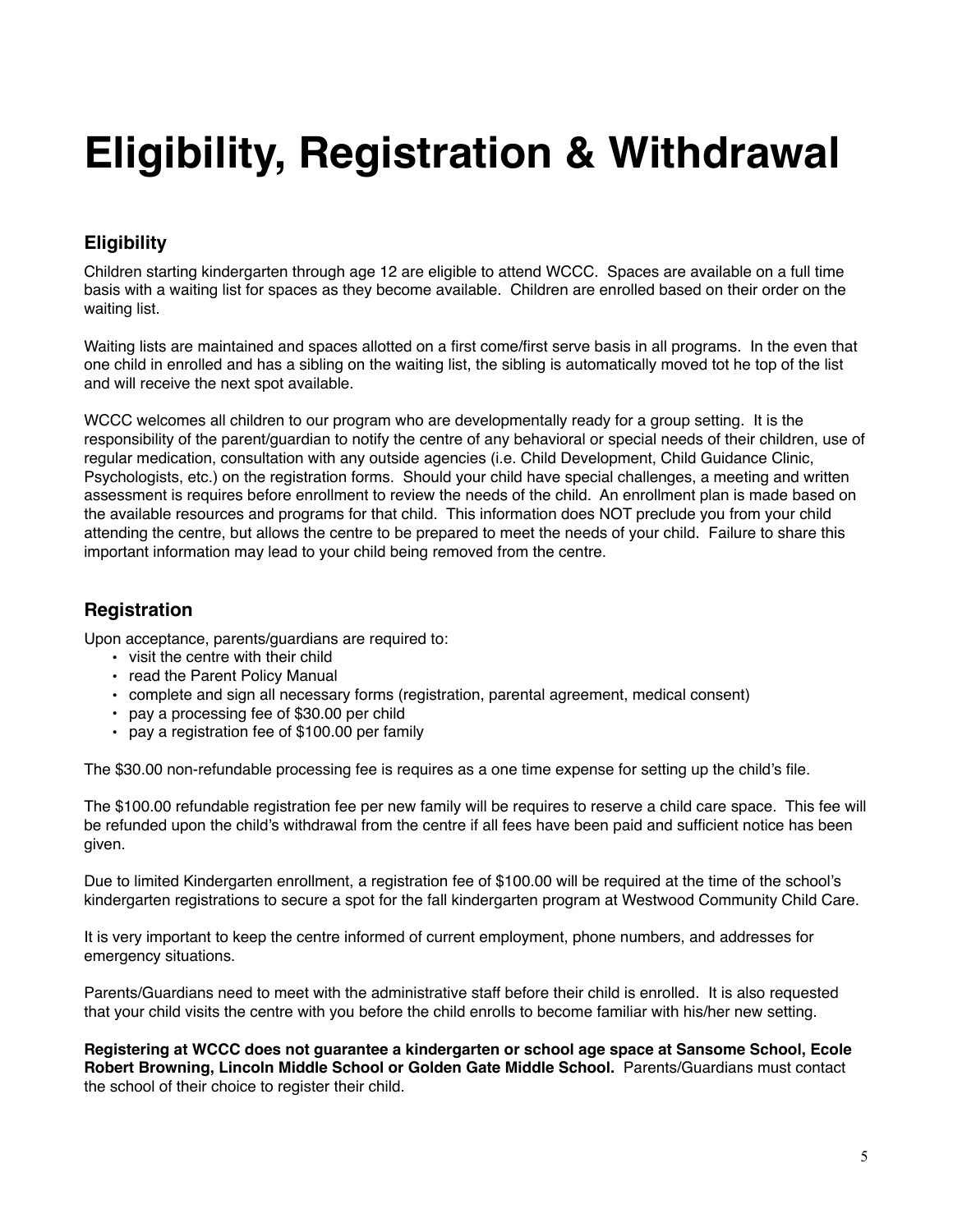Individuals found displaying any form of inappropriate behavior as outlined in our Code of Conduct (Appendix F) will be subject to disciplinary action. The action and resulting consequence will depend on the severity, the nature, the circumstances and the frequency surrounding the inappropriate behavior. Consequences may range from removal of the individual's name on our waiting list or discontinuation of their child's registration or care.

#### **Bussing**

Parents/guardians with children who attend Ecole Robert Browning, Lincoln, and Golden Gate must also ensure arrangements via school bus for their child.

In the event that busses are cancelled due to inclement weather, etc., it is the responsibility of the parents/ guardians to make arrangements to get their child to school. WCCC will not drive children to and from school. In this event, WCCC does not keep school age children in the centre during school hours.

The St. James/Assiniboia School Division's policy is to stop running busses when the temperature reaches -45 degrees Celcius with the windchill. Announcements are made on bus closures on CJOB (680 AM).

#### **Withdrawal**

There is a mandatory two week paid notice for withdrawal. This notice should be given to the Executive Director **in writing.**

#### **Inclusion**

WCCC welcomes all children to our program who are developmentally ready for a group setting. It is the responsibility of the parent/guardian to inform the Centre of any additional support needs of their children, use of regular medication, or consultation with any outside agencies (ie. Child Development, Child Guidance Clinic, psychologists, etc.) on the registration form.

Should a child have additional support needs, a meeting and written assessment is required before enrolment to review the needs of the child. An enrolment plan is made based on the available resources and programs for that child. This information does not preclude a child from attending the Centre, but allows the Centre to be prepared to meet the needs of all children. Failure to share this important information may lead to your child being removed from the Centre until proper supports are in place. We request that the parent/guardian supports freedom of information between the Centre and any outside agencies in regard to the care of every child. This includes copies of any diagnosis, assessments, programming suggestions, etc. This information will be kept in the child's confidential file and will be used to enhance our program to suit the specific needs of all children. We support open communication between staff and the parent/guardians in order to assess the needs of all children on a daily basis. If needed, WCCC will facilitate regular meetings with any parties involved in the care of all children in order to develop ongoing, individual programming for every child.

Adjustments and adaptations will be made to routines and transitions as well as to our physical environment to accommodate accessibility of every child in our care. Through this, our goal is to foster positive play experience with peers as well as allow for a sense of belonging for all children. Supports, when required, are provided in natural environments with peers so all children can participate actively and meaningfully. We offer a variety of activities throughout the day that meet the many abilities of the children in our care including free play, an opportunity for each child to explore their own personal interests, regardless of their ability. Our staff will include all children when carrying out our program, and any specific training will be offered to them through professional development programs. Medical procedures required for each child are taught to staff by a registered nurse or other health care professional.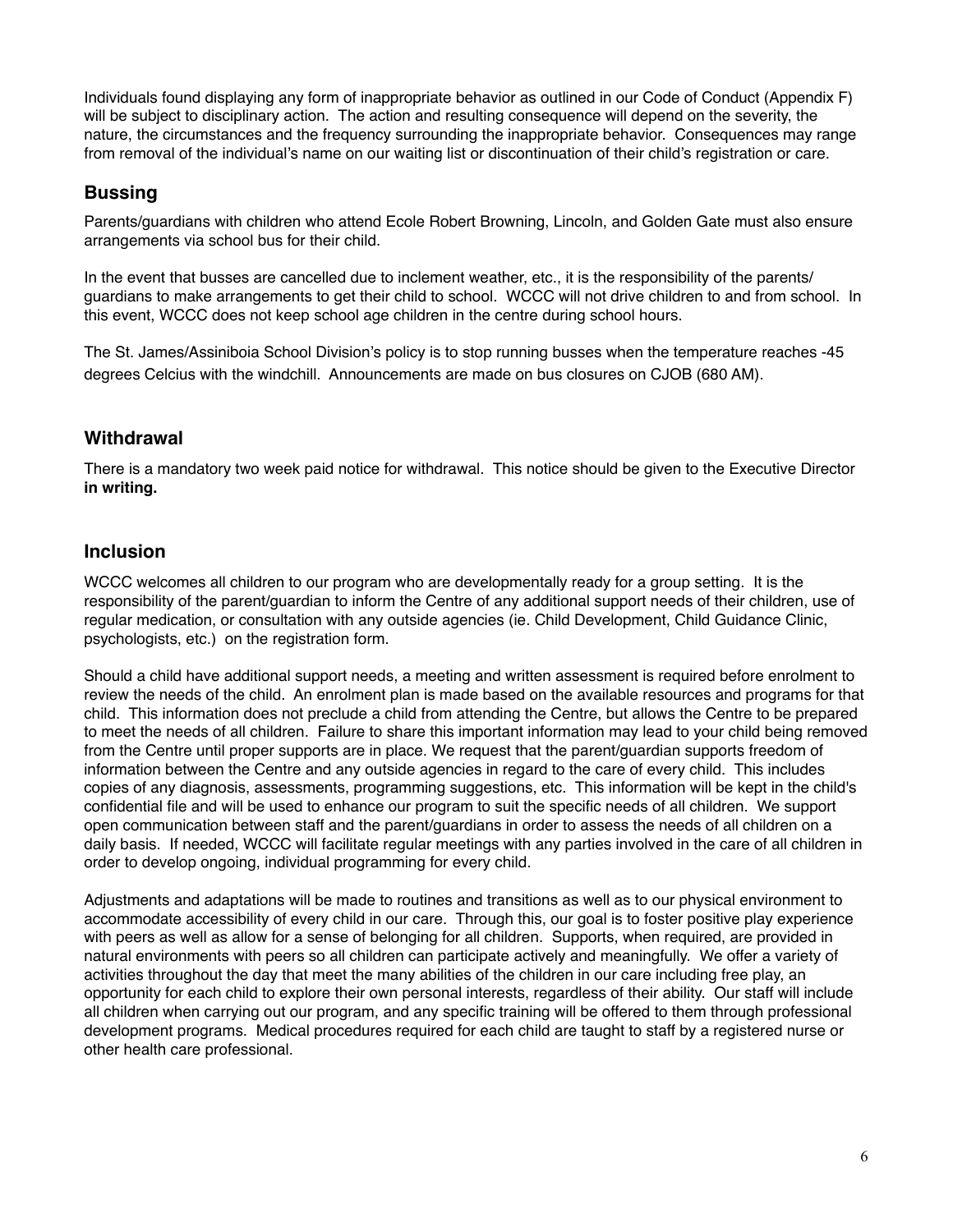## **Hours of Operation & Attendance**

WCCC operates Monday through Friday, from 7:00 a.m. to 6:00 p.m. For a listing of holidays that WCCC remains closed, see FEES: Holidays and Inservice Rates.

#### **Arrivals & Departures**

All children must be escorted directly into the centre by their parent/guardian. We are not responsible for any child until they have been delivered to the centre doors and there has been verbal contact between staff and parent/guardians.

School aged children being dismissed from school are responsible for coming to WCCC on their own. Once staff have signed them in, WCCC assumes responsibility. We assume that if they have not come into the group room, they will not be coming.

When parents pick up their children, they must alert the staff member of their leaving and verbal contact must be made. At that point, the centre is not responsible for the child/ren.

Children will only be released to their parent or guardian. Arrangements may be made to allow another adult to pick up the child with prior written or verbal permission. Identification may be required from this person upon arrival.

A child will not be released to any person who, in the opinion of the staff on duty, is under the influence of alcohol or drugs or poses some potential threat to the safety of the child/ren.

When a parent/quardian is present in the centre, the child is no longer the responsibility of the staff, nor are they counted in ratio. Please ensure that your child/ren is supervised at all times while you are in the centre, hallways and parking lot.

All children are expected to be in attendance by 9:00 a.m. in order for staff to organize their programs for that day.

#### **Absences**

Parents/guardians are required to inform the centre of any times their children will not be attending.

The centre will not assume responsibility if a child does not arrive at the program when expected. If we are uncertain of where your child is, the following procedure will take place:

- staff will check with the classroom teacher and the school office.
- staff will search the school and playground.
- Parents/guardians/alternate care persons will be notified.
- if possible, staff will assist the parent/designate in the searching for the child.

#### **Late Pick-Ups**

Centre staff will remain with your child/ren after 6:00 p.m. if the child/ren is still in attendance. Immediately following business hours, staff members will attempt to contact parents/guardians. If staff are unsuccessful, emergency contacts from the child's registration form will be contacted. If no one is available to pick up the child/ ren by 7:00 p.m., the staff member on duty will call Child and Family Services to report a child in need of care.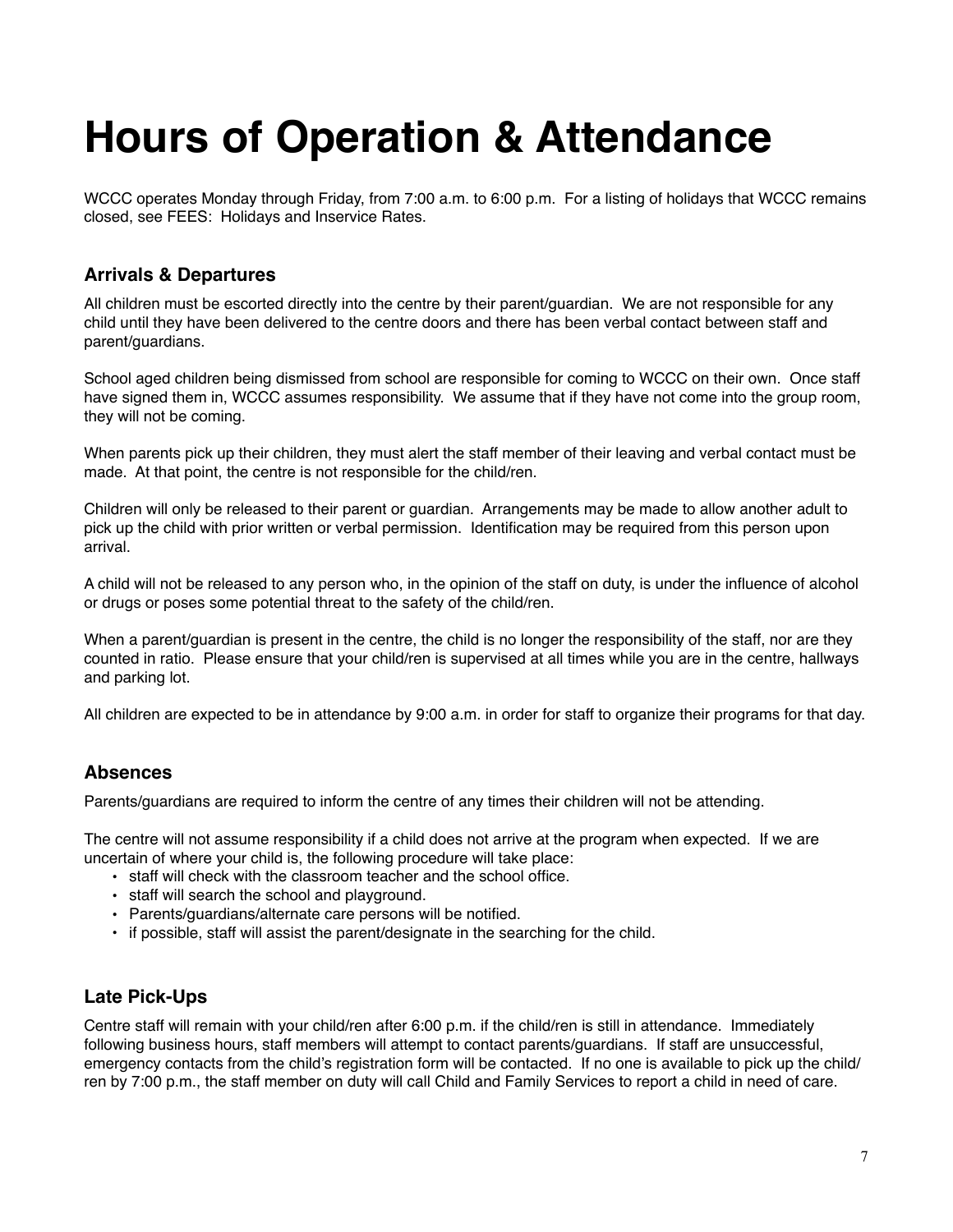In the event that a parent/guardian picks up their child/ren past 6:00 p.m. extra charges will be applied. See FEES: Late Pick Up Fees.

If a parent/guardian is late in picking up their child/ren three times in one calendar year, the centre/board reserves the right to withdraw services with 24 hours notice.

#### **Parking**

There is NO PARKING for parents in the school staff parking lot during the school year. During breaks (Summer, Christmas, and Spring), parents/guardians are asked to use the back doors by the staff parking lot and enter through the use of an intercom. Please identify yourself to the staff on duty and inform the staff immediately if anyone enters with you and does not come directly to the daycare.



#### **Regular Rates**

School age (Grades 1 - 6): \$10.30 per school day; \$20.80 per inservice/break day Kindergarten: \$20.80 per school day

Fees for children will be paid every 4 weeks in advance of attendance. Fees charged will be the maximum allowed by the Manitoba Early Learning and Child Care Program.

There is a charge of \$15.00 for any NSF cheques to cover administration costs.

Receipts will be issued after each payment. Official annual tax receipts will be issued and made available.

Parents are required to pay for days their children has missed due to brief illness or odd days off.

Parents/guardians paying their fees with cash must give their payment directly to a staff member. Parents/ guardians must count the cash in front of the staff and ensure the staff documents the amount on a sealed envelope containing the cash.

Arrangements may be made to pay fees on a bi-weekly basis if this would make budgeting child care fees easier. Post-dated cheques must be given on the due date of the invoice. Please speak to the Executive Director to make these arrangements.

#### **Subsidy**

Manitoba Provincial Government Subsidy is available for parents/guardians and is assessed according to income and need. Please see the Executive Director for a subsidy application form or to go to [www.gov.mb.ca/childcare](http://www.gov.mb.ca/childcare)  and follow the links to "subsidy application". To speed up the decision, please remember to attach a pay stub showing all of your deductions to the application form. Subsidized cases may not be available for all families through the Manitoba Early Learning and Child Care Program.

If the Manitoba Early Learning and Child Care Program has not approved your subsidy application on the first day of your children's attendance, parents/guardians are responsible for paying the full fee for services.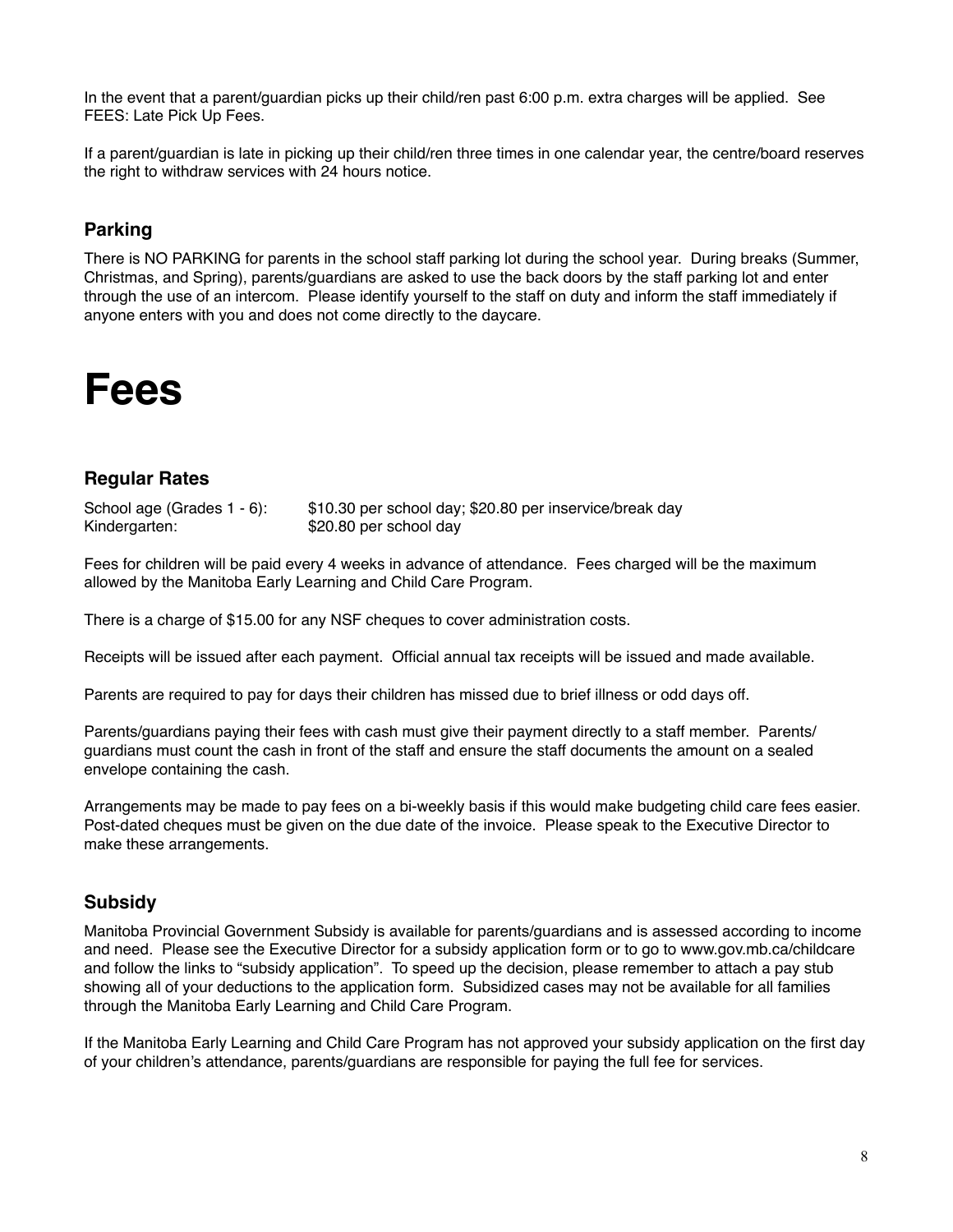Parents/guardians who receive fee subsidy are responsible for paying the full fee for any days missed which exceed the designated allowable absent days. It is the parent/guardian's responsibility for keeping track of the days missed to ensure that they do not exceed the number outlined on the decision form.

Subsidy renewal requests are received by the Centre at the same time as parents/guardians. It is the parent/ guardian's responsibility to return subsidy renewal forms to the Manitoba Early Learning and Child Care Program on time. If you have no been reassessed or your reassessment is not approved, you are responsible for all day care charges incurred. Your invoice will reflect the total cost of care until the centre receives your subsidy confirmation. It is the parent/guardian's responsibility to ensure that this confirmation is received by our office.

#### **Holiday & Inservice Rates**

| <b>Holiday</b>                                | <b>School Age Rate</b> | <b>Kindergarten Rate</b> |
|-----------------------------------------------|------------------------|--------------------------|
| New Year's Day                                | 10.30                  | 20.80                    |
| Louis Riel Day                                | 10.30                  | 20.80                    |
| Good Friday                                   | 10.30                  | 20.80                    |
| Easter Monday (a day in lieu of)              | 10.30                  | 20.80                    |
| Victoria Day                                  | 10.30                  | 20.80                    |
| Canada Day                                    | 10.30                  | 20.80                    |
| <b>August Civic Holiday</b>                   | 10.30                  | 20.80                    |
| Labour Day                                    | 10.30                  | 20.80                    |
| Thanksgiving Day                              | 10.30                  | 20.80                    |
| Remembrance Day                               | 10.30                  | 20.80                    |
| <b>Christmas Eve</b>                          | 10.30                  | 20.80                    |
| Christmas Day                                 | 10.30                  | 20.80                    |
| <b>Boxing Day</b>                             | 10.30                  | 20.80                    |
| New Year's Eve                                | 20.80                  | 20.80                    |
| Christmas Break (any days the centre is open) | 20.80                  | 20.80                    |
| Spring Break (any days the centre is open)    | 20.80                  | 20.80                    |
| Summer Holidays (any days the centre is open) | 20.80                  | 20.80                    |

Parents are required to pay fees for the following days when the centre is closed:

#### **Late Payments**

On the invoice due date, if payment has not been received or acceptable arrangements have not been made with the Executive Director, a reminder letter will be sent advising you of your balance owing. If payment or arrangements are not made one week after the reminder notice, a letter will be sent advising you that child care services will be terminated in two weeks.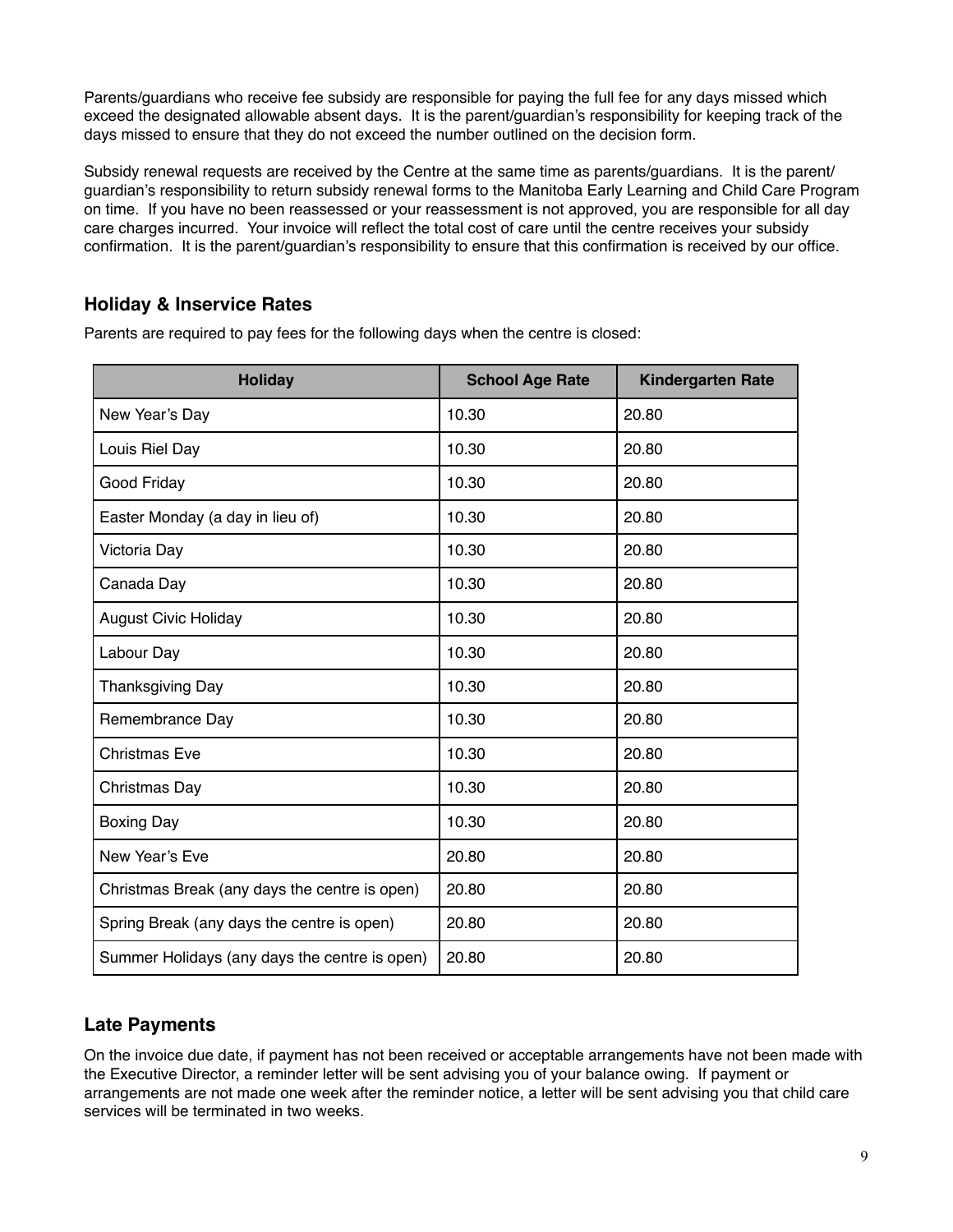All unpaid accounts will be settled by a collection agency. Prior to your account being forwarded to a collection agency, there will be a surcharge of 40% applied to any outstanding balance to cover the cost of the collection agency fees. Interest charges will compound at a rate of 2% per month.

Once an account has been forwarded to a collection agency, there will be no further effort made by the centre to directly collect the overdue account.

For a Billing Schedule listing billing issue dates and due dates, please see Appendix B.

#### **Late Pick Up Fees**

Late pick up fees are assessed after closing based on the clock time in the main room of the centre. Please ensure that you arrive to pick up your child/ren and are **out of the centre** before closing time. Charges for late pick up are as follows:

6:00 - 6:15: \$10.00 per child 6:16 - 6:20: \$15.00 per child 6:21 - 6:25: \$20.00 per child 6:26 - 6:30: \$25.00 per child 6:31 - 7:00: \$40.00 per child

The parent/guardian will be required to sign a late slip with the staff attending to confirm the late pick up. One copy will be given to the parent/guardian and one will be kept for the child/ren's file.

Fees incurred are to be paid directly to the Executive Director or will be added to your next invoice.

#### **Fundraising**

To enhance the quality of programs the centre offers, in lieu of fundraising events, parents have the option of donating \$10.00 per child per billing period. The costs of the total donations will be billed on parent/guardian invoices each billing period as a payment to the donation fund. Permission slips with the parent/guardian signatures will still be required but no money will be requested. Receipts for these donations to the donation fund will be processed and distributed in order to be claimed as a tax receipt for the taxation year.

Those families choosing not to participate will be asked to contribute in other ways to help support the program's extra activities.

In special cases where there is something specific (past examples - the kitchen renovation and the new commercial freezer) that requires fundraising over and above the giving program fee proceeds, it will be at the Board's discretion to organize "Ad Hoc" fundraising initiatives as required.

### **Health & Safety**

**It is absolutely imperative that parents keep their children's files up to date with current information regarding contacts, phone numbers, alternate pick ups and work information.**

#### **Illness**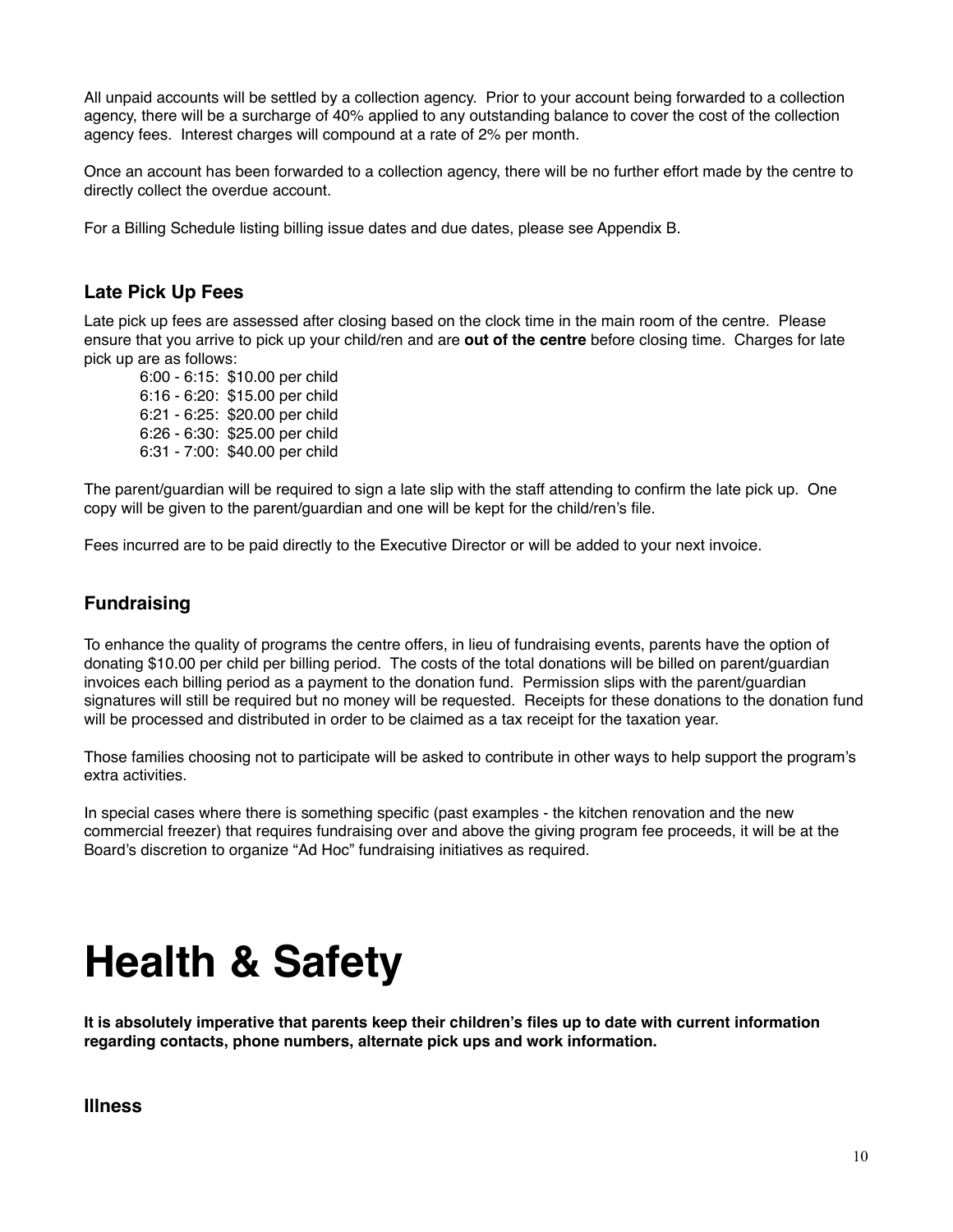If a child becomes sick while attending WCCC or arrives sick, the staff will determine if they are to remain in the program. The decision will be made based on the child's ability to cope and participate in the program and will always be considered in the best interest of the child. Situations such as a child exhibiting extreme lethargy, consistent crying or a general malaise will be considered reasons for requesting that a child be picked up.

If a child becomes ill, the parent/guardian will be telephoned and expected to make arrangements for picking up and arranging care for their child. If a child is too sick to attend Sansome or Robert Browning School, WCCC cannot accept the child.

Parent/guardians will be contacted if the child shows any of the following symptoms:

- vomiting
- diarrhea
- temperature over 100 degrees Fahrenheit
- listless, sleeping or and not participating in the program

Parents are requested to advise WCCC if a child will be absent due to illness of any communicable illness their child may have contacted so that other parents/guardians can be made aware of the illness. If a child is absent due to a communicable illness, Public Health Guidelines or a doctor's note, provided by the parent/guardian, will be followed as a means of determining how long a child may have to be absent from WCCC.

For more information regarding communicable illnesses and the protocol regarding attendance, please see Appendix C.

#### **Medication**

Both prescribed and over the counter medications can be administered by staff. When a child requires medication, a medication form, which is available in all program rooms must be filled out. The medication form requires the following information from the parent/guardian:

- 1. Name of the child receiving the medication
- 2. Type or name of medication
- 3. Dosage of medication
- 4. Date
- 5. When the medication is to be administered
- 6. Parent/guardian signature

In addition, the following procedures will be followed for medication:

- All medication must be in the **original dispensing container** in order for it to be administered.
- Prescribed medication must be in the child's name for it to be administered.
- Reasons for the medication should be discussed with the staff so that they can appropriately plan for each child during the day.
- In the case of disagreement between the medication form and the original medication container, the dosage on the container will be followed unless a doctor provides other instructions.
- For over the counter medication, the child's name must be clearly labeled on the container by the parent.

WCCC staff **WILL NOT** administer prescription drugs if they are out of date.

Medication left in lockers or backpacks jeopardizes the safety and health of other children who may have access to it. Parent/guardians could be held liable should this occur. Please ensure any medication is given directly to the staff.

**As a convenience to parents, pharmacists can be asked to make up prescriptions in two bottles so that one may be left with the child care centre.**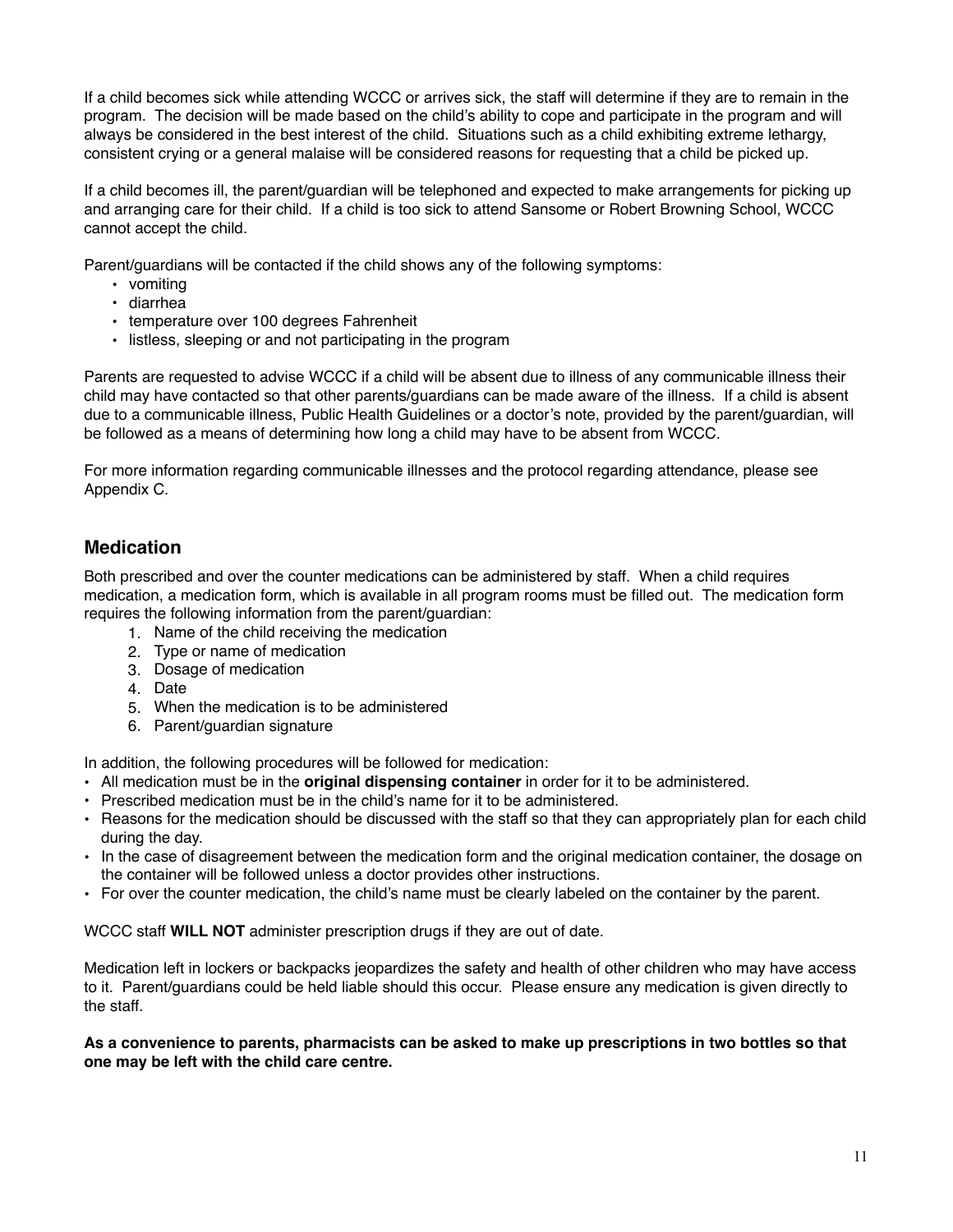#### **Allergies & Anaphylaxis**

When a child with a life-threatening allergy or condition enrolls at WCCC or when a child once enrolled is diagnosed with a life threatening allergy or condition that may require the use of medication such as adrenaline auto-injector (Epi-pen), it is imperative that the parent/guardian of the child inform WCCC immediately. Once informed, the following steps will be followed:

- 1. An application to URIS (United Referral and Intake System) will be submitted in order to obtain funding for a medical professional to provide training to the staff in the use of an Epi-pen and to support WCCC as required.
- 2. The parent/guardian of the child will be advised by either the Executive Director or Assistant Director that:
	- i. A URIS application will be completed annually for the child.
	- ii. The parents/guardians of the child are required to sign an "Authorization for the Release of Information" form, which will then be forwarded to either URIS or the applicable nursing agency that is providing the Epi-pen or specific training and support.
	- iii. The parent/guardian must complete and authorization for the administration of an Epi-pen to be kept on file at WCCC.
	- iv. A Health Care Plan/Emergency Response Plan will be developed in consultation with the parent/ guardian and the medical health professional that is providing the training and support on an annual basis.
	- v. If the Epi-pen is administered tot he child at WCCC, an ambulance will be called immediately at a cost tot he parent/guardian, and the child will be transported to the hospital. The parents/guardian will be informed of this action as well.
	- vi. The child will not be allowed to attend WCCC if they arrive at the centre without their Epi-pen or if their Epi-pen is past it's expiry date.

As a means to limit risk and possibility of exposure to an allergen that may trigger the onset of an allergic reaction or anaphylaxis, WCCC will promote and educate its staff and, where applicable, other centre parents/guardians. In particular, WCCC will:

- 1. Educate staff and parents to avoid bringing, sending and serving to the children food that contain know allergens. As it is the parent/guardian of the child with the allergy who is likely to be most knowledgeable with regards to foods and products that may contain allergens, it is asked that they provide this information to WCCC, which, in turn, can use the information to educate the staff and the centre parent/guardians. In most circumstances where a child has a severe food allergy, the centre will not be responsible for providing daily food or snacks to the child, therefore the parent/guardian of the child will be required to provide snacks and food from home.
- 2. Encourage the children to engage in sound hygiene practices that include proper washing of hands before and after eating.
- 3. Encourage children not to share lunches or trade snacks.
- 4. Require the staff to monitor the children's lunches in order to either remove products that contain known allergens or to ensure that the child with the allergy is seated in an area away from the offending products at either snack time or at lunch time.
- 5. Post signs and posters in the centre informing and educating staff and parents/guardians that there are allergy alerts (they will also include particular allergies).
- 6. Where the allergy involves stinging insects, the staff will, where possible, avoid areas where insects congregate, keep outdoor garbage covered or remove it, refrain from eating outside with the children, contact the proper authorities to remove nests or hives from outdoor areas.
- 7. Provide training and information to staff as to which children have allergies as well as how to recognize anaphylactic shock and as according to the HEalth Care Plan/Emergency Response Plan for the child, how to properly respond if a child should go into anaphylactic shock.
- 8. Where appropriate for the child's developmental abilities, require the child carry the Epi-pen in a fanny pack at all times or if this is not possible, to have it accessible to the staff should anaphylactic shock occur.
- 9. Work with the parent/guardian and where possible, the child with the allergy in establishing a supportive environment for their needs and facilitating ongoing communication.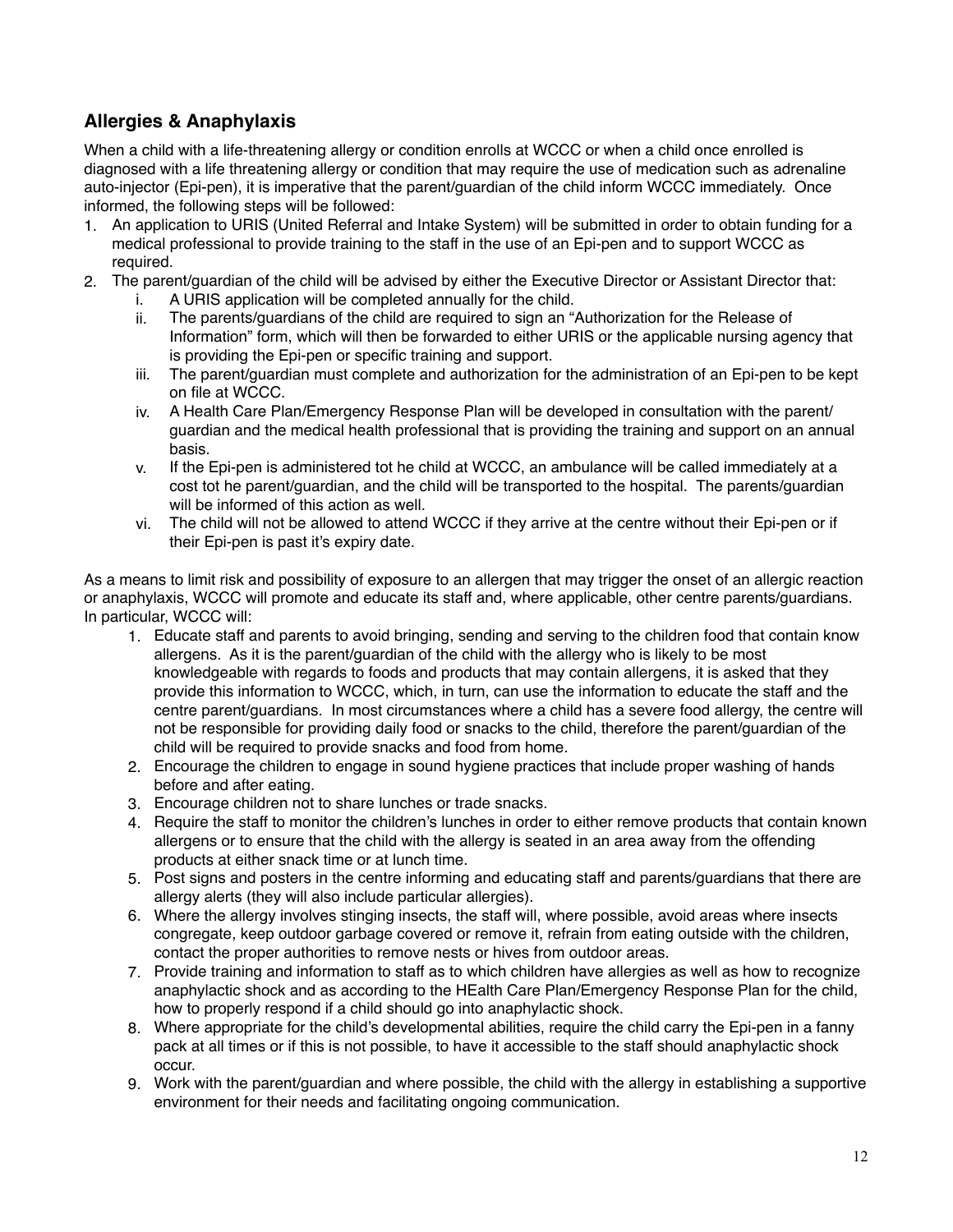#### **Hidden Allergens**

WCCC encourages safe lunchroom and eating area procedures. Steps taken to accommodate this include:

- WCCC Will discourage the sharing of food, utensils and containers.
- Children are encouraged to place food on paper napkins rather than directly on their table.
- Children will wash their hands before eating.
- Tables are washed and sterilized before snacks and lunch and after activities.

To protect against allergens hidden in activities, WCCC takes the following steps:

- Staff will attempt to choose products which are safe for all children in the room.
- Staff will attempt to be aware of the possible allergens present in curricular materials such as:
	- i. craft materials (e.g. play dough, egg cartons, etc.)
		- ii. pets and pet food
		- iii. bean bags, stuffed toys
	- iv. counting aids (e.g. beans, peas)
	- v. toys, books and other items which may have become contaminated in the course of normal use
	- vi. science projects
	- vii. special seasonal activities (e.g. Easter eggs, garden projects)

Steps take when celebrating holidays and special events include:

- WCCC requires the child with life threatening allergies to eat food brought from his or her own home
- WCCC will focus on activities, rather than food, to celebrate special occasions.
- If WCCC provides food, food served will be prepared on site from uncontaminated items.

#### **Food, Nutrition & Lunch Program**

Nutrition plays an important role in the total physical and mental health of children. WCCC provides 2 nutritious snacks per day consisting of three food groups each. Milk is also offered to all children as a lunch supplement. Parents may provide juice boxes as an alternate. Water is available at all times during the day and children are encouraged to help themselves.

Children have no lunch (either forgotten or lost) will be fed by the centre and we will charge a \$3.00 fee for lunches provided.

During the school year, we have the use of a microwave. Parents wishing to send microwaveable lunches must ensure that the individual items, labeled with their child's name, are placed in the cooler by the staff desk in the main room.

WCCC is a peanut free centre. Peanut butter and peanut products have been removed from our menus and will not be willfully served. Do not send peanuts or peanut products - they will be sent home.

The centre cannot be responsible for allergic reactions that may occur while children are in our care. Where there are known allergies, you will be responsible to provide an Epi-pen, if applicable, for your child in an emergency. See also Allergies & Anaphylaxis.

We encourage healthy choices and ask that items such as soda pop and gum not be packed in children's lunches.

#### **Minor Accidents & Injury**

In the case of an injury or accident, an Accident Report will be completed and given to the parent/guardian. If necessary, a serious injury report will be filed with the Manitoba Early Learning and Child Care Program.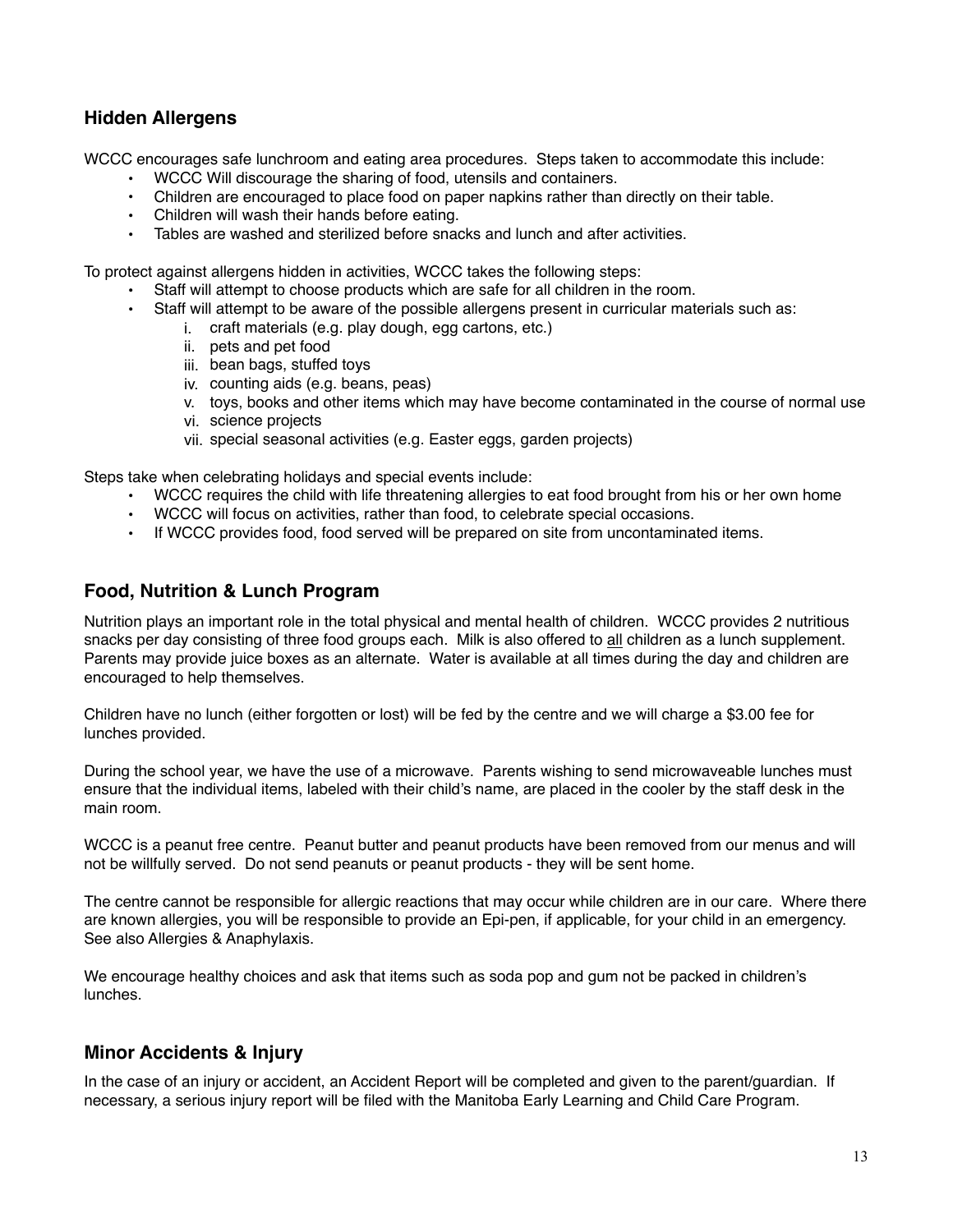The staff reserves the right to make judgement as to which procedure will be followed depending on their perception of the severity of the injury. Parents or designate will be called to pick up their child or an ambulance will be called to take the child to the hospital accompanied by a staff member. Children will not be taken in a staff's vehicle to the hospital. The parents will be called to meet the child at the hospital. The parent/guardian is responsible for the cost of the ambulance and for staff's transportation back to the centre.

It is common for children to get bumps, scrapes and other minor accidents during the course of the day. Sometimes children continue playing without realizing they are injured. Please realize that staff may be unaware of these minor injuries if the children do not react.

#### **Insurance**

WCCC carries liability insurance in case of an accident or injury. However, this does not include individual insurance for children. If parents/guardians require individual accident or dental insurance for their child, it must be purchased separately.

### **Emergency Measures**

#### **Fire**

Fire drills are conducted regularly to help familiarize children and staff with procedures in an emergency. On the sounding of an alarm, all children and staff are to vacate the building according to the exit plan posted in each room. All children and staff are to gather on the grass at the back of the school. Designated staff will bring the attendance sheet to ensure that all children are accounted for.

In the event of an actual emergency, children will be taken to Kirkfield/Westwood Community Centre at 165 Sansome Avenue. Staff members on duty or designate will contact all parents with information regarding the evacuation.

In the event of an emergency during school hours, children are the responsibility of their respective schools.

#### **Lockdown**

Lockdown drills are conducted regularly as a safety precaution for an unwanted visitor in the school. Upon notification, staff will immediately advise the children of the lockdown protocol. It is imperative that, in the event of an actual lockdown, staff and children remain undetected. Parents will be contacted only upon notification that safety has been restored.

#### **Evacuation**

As noted above, in the event of an evacuation, children will proceed to Kirkfield/Westwood Community Centre at 165 Sansome Avenue. Parents will be contacted in this circumstance.

#### **Emergency Closure**

Any time Sansome School is closed due to inclement weather or unforeseen circumstances, WCCC will be closed as well. Closure notices are normally announced on CJOB Radio (680 AM). If a decision is made during the hours the children are in our care, parents or alternate caregivers will be contacted and announcements will again be made on CJOB.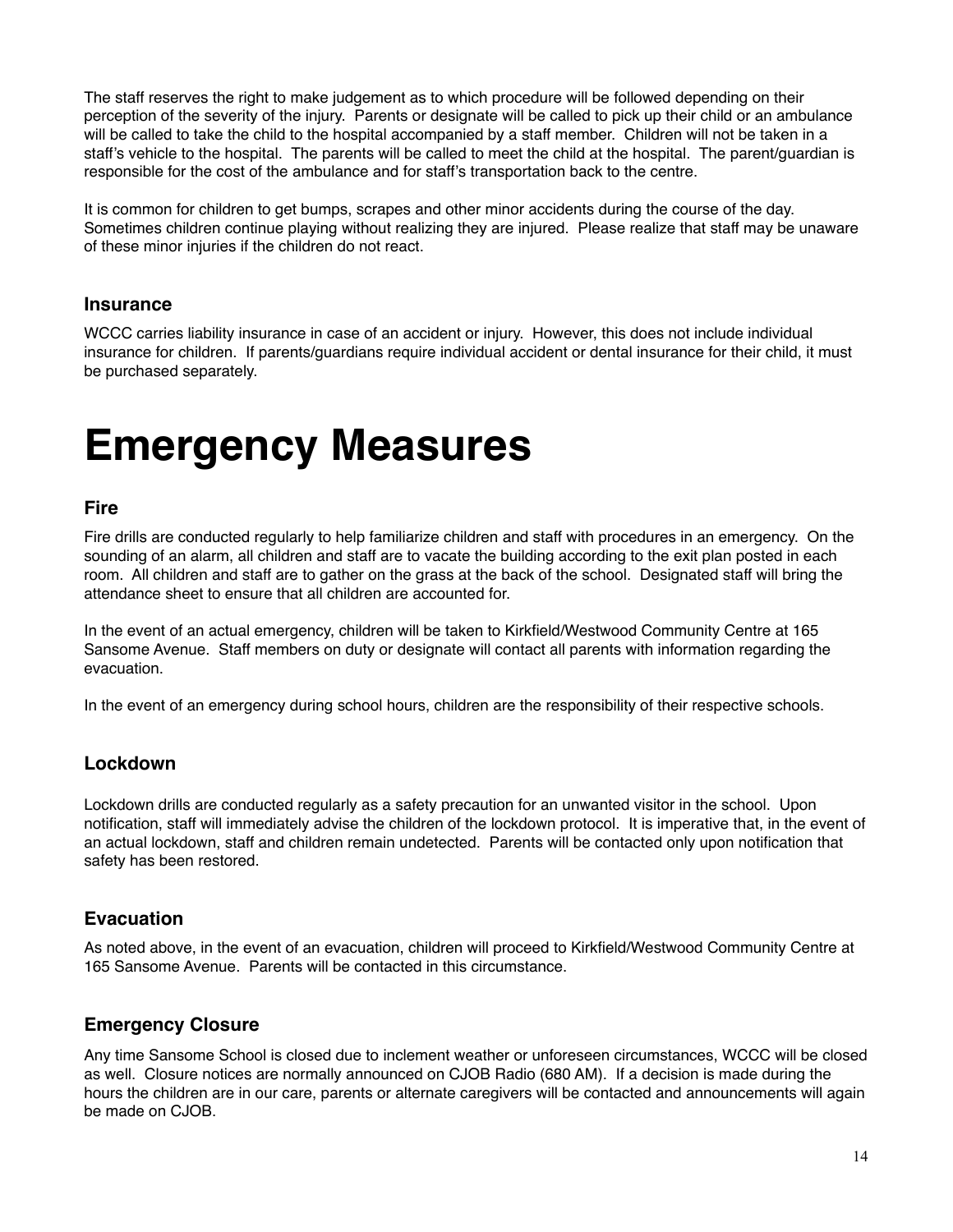In the event that WCCC is forced to be closed for a number of days during normal operating hours (due to fire, flood, hydro outage, inclement weather conditions), the centre will work closely with the Manitoba Early Learning and Child Care Program to make other arrangements. These may include relocating to other licensed centres or finding temporary accommodations. Parents of both subsidized and non-subsidized children will be expected to pay their normal rates for that number of days. This will allow the centre to keep staff available to prepare for temporary accommodations or for re-opening the centre. If a situation requiring closure occurs again, parents will be contacted as early as possible.

## **Parent Information**

#### **Child Abuse, Neglect & Intoxication**

All staff at WCCC, as professionals in the Early Childhood Education field, have several obligations. These legal requirements outline for the staff what must happen on those rare occasions when a child is suspected of being a victim of abuse or neglect.

- 1. If a staff member suspects abuse or neglect, not if they can prove or know it for a fact, they must report this information to the child protection agencies.
- 2. Our obligation in reporting is to report first to the child protection agency before calling parents to inform them of our suspicions. In most cases, however, it is unacceptable for us to contact the parents regarding these suspicions. This requirement exists to help ensure that a fair and honest investigation may be undertaken by the child protection agency.
- 3. A child will not be released to any persons who, in the opinion of the staff on duty, under the influence of alcohol or drugs or poses some potential threat to the safety of the child/ren.

Since children are vulnerable and unable to protect themselves, we, as adults, and especially those professionals in the educational and medical fields, along with parents, are asked to guard the safety of our young children and to ensure they are not being harmed by others. If any of the above is unclear or makes you uncomfortable, please discuss your reactions with the Executive Director.

#### **Custody, Divorce, Separation & Court Orders**

The primary responsibility of WCCC in the case of marital or relationship breakdown is to the child and, as such, WCCC's goal is to ensure the emotional and physical safety of the child.

In the event of separation or divorce, parents/guardians are required to inform WCCC of any custody/access arrangements and, when applicable, submit a copy of their custody/legal documents for our files indicating access, if any, by the non-custodial parent.

WCCC can take no responsibility for disputes arising between parents concerning custody arrangements or any other issues relating to a divorce/separation agreement or court order. Specifically, when a divorce/separation agreement is provided to WCCC, the Executive Director or Assistant Director will review the terms of the agreement with both parties, unless otherwise stated by the agreement or court order. In the event of a conflict in the interpretation of the terms of the agreement or court order, neither WCCC nor its staff will be responsible for the solving of the interpretation. The parties involved are encouraged to solve the issue in question as this is in the best interests of their child and communicate the resolution to the Executive Director or Assistant Director. However, should no resolution be possible and should WCCC have to retain legal counsel with regards to any agreement or custody order, the cost of the legal counsel will be billed equally to the parties from whom the conflict arose. Further, WCCC will not be held liable and will be indemnified for any actions taken as a result of the legal counsel.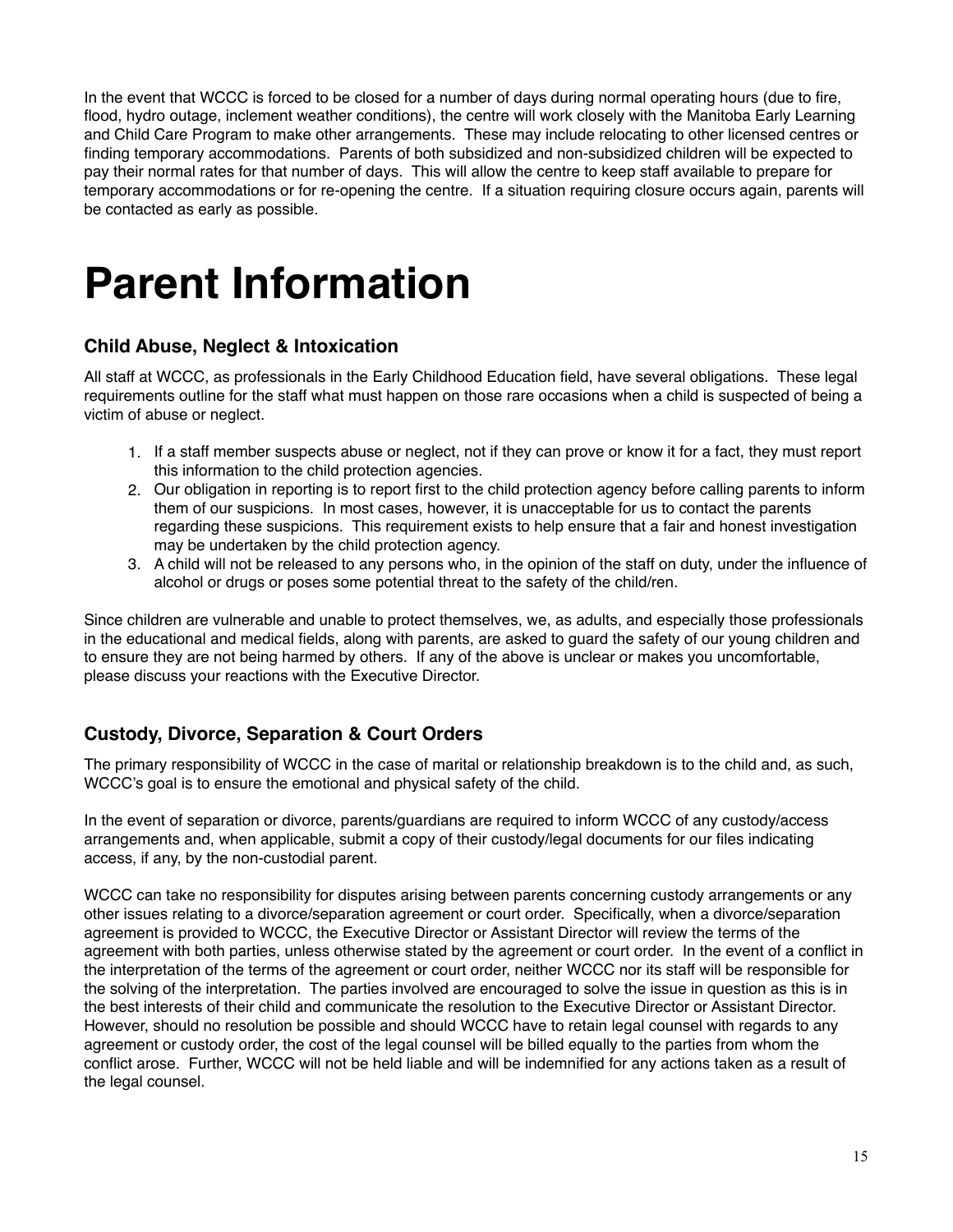Except where required by regulations or law, neither WCCC nor its employees will responsible for recording and/ or documenting the behaviors or actions of any party involved in a separation/divorce agreement. WCCC will not be responsible for the supervision of visits by a parent or other person.

Both custodial and non-custodial parents have access to their child's information pertaining to their health, education and welfare, unless a court order stipulates the contrary. However, separated parents are not permitted access to any financial information regarding fees, accounts or subsidy information, if applicable, of the other parent.

Because the Board does not wish to be seen to be taking a position in domestic disputes between parents because evidence is generally available by subpoena, it is the general position and policy of the centre not to furnish affidavits to parents in domestic disputes. When an employee is asked to furnish an affidavit related to matters arising out of their job duties, the request is to be communicated to the Director. Staff will be required to attend Court or Court Proceedings only if subpoenaed (unless the subpoena is rendered void before the appearance).

The policy of not voluntarily furnishing affidavits may be relaxed, at the discretion of the Executive Director, if the Executive Director feels that a legitimate child welfare concern would be better addressed if the evidence were made readily available to the party requesting it. The Executive Director's decision is to be final. The Board will hear submissions from parents or "appeals" of the Executive Director's decisions.

#### **Privacy Statement**

At WCCC, we recognize and respect every individual's right to privacy. When a child is enrolled, a confidential file is established and kept in the office. We limit access to information in your file to WCCC staff or persons authorized by WCCC staff or persons authorized by WCCC who require it to perform duties, to persons whom you have granted access, and to persons authorized by law. We use your information to communicate with you, and provide information to you about programs and services directly related to the mission statement, goals, operations and programming at WCCC. Personal information collected may be used or disclosed for other purposes that are consistent with the mission of WCCC.

Our privacy pledge is part of the enrollment package. Both parents must sign and adhere to the terms outlined in the "Personal Information Consent Form". If parents/guardians refuse to sign or withdraw consent at any time, child care services will be withdrawn.

Separate consent is required for information to be collected, used and disclosed to Vari Tech Systems Inc. to manage and operate Vari Tech's Childcarepro Computer Software Program.

For a detailed explanation of WCCC's Privacy Policy, please contact the Executive Director.

#### **E-mail, Electronic Devices and Internet Policies**

Photographs or videos of children may be taken by staff or parent volunteers while at the centre and on field trips. These pictures and videos are for centre use only and may be displayed for all parents and children to see. Your signed permission on the enrollment form identifies permission for this upon registration.

Children, staff and all others using our child care centre's computer and electronic devices must: respect and protect the privacy of others

- respect and protect the integrity of all electronic resources
- respect and protect the intellectual property (the ideas, creations and copyrights) of others
- communicate in a respectful manner
- report threatening or inappropriate material

Inappropriate use includes:

• intentionally accessing, transmitting, copying, or creating material that: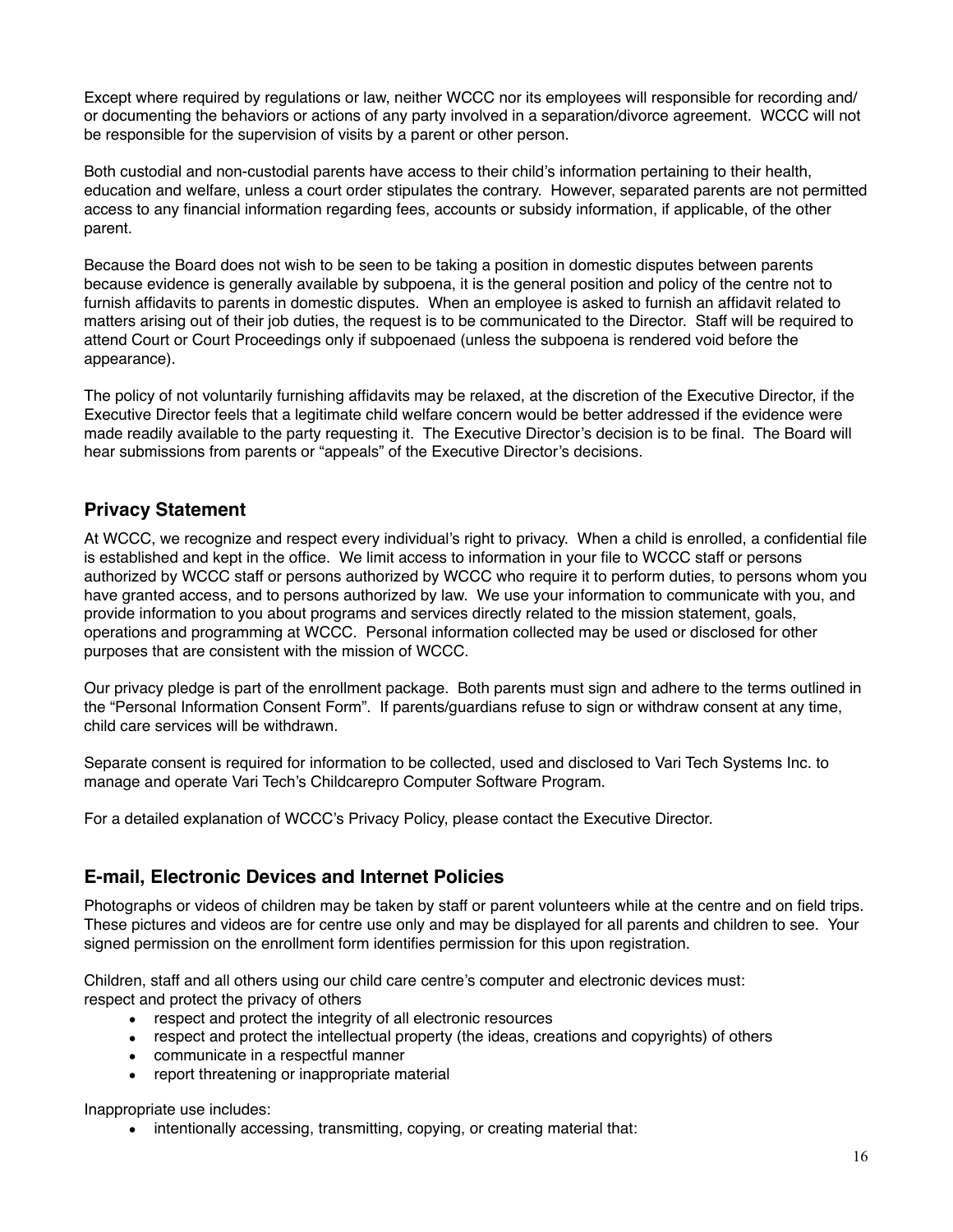- i. violates the confidentiality of children, parents, staff or the centre
- ii. violates the centre's code of conduct (such as messages that are pornographic, threatening, rude, discriminatory, or meant to harass)
- iii. is illegal (such as obscenity, stolen materials, or illegal copies of copyrighted works)
- using the technological resources for personal use without the centre's permission

Authorized employees of the centre have the right to monitor the use of information technology resources and to examine, use, and disclose any data found. They may use this information in disciplinary actions, and release it to the police if it is criminal in nature.

Staff members' use of cell phones and other personal electronic devices require that:

- 1. Staff do not use cell phones and other personal electronic devices when they care for and supervise children.
- 2. Staff make sure that anyone who many need to contact them during work hours knows to call the centre's phone number.
- 3. If staff take a personal cell phone for safety purposes on outings with children, it is only used for emergency contact with the centre or a child's parents.
- 4. Staff do not use a personal cell phone or other personal device to photograph or videotape children.
- 5. Information about children, parents, staff and the centre (including photos or videos) is not to be posted on:
	- a staff member's personal web space
	- social networking web sites (for example, blogs, MySpace, Facebook, etc.)
	- public networking or file sharing sites (like Photobucket, Flickr, YouTube, etc.) any other type of Internet website
- 6. Staff do not accept children as "friends" or "buddies" when using social networking sites such as Facebook or MSN.

Written permission is required from parents before any individual not related to the centre is allowed to photograph or videotape the children. (eg. students, news crew)

#### **Parent Participation**

Parent participation is always encouraged whether it is through volunteering on a field trip, participating in a celebration with the children at WCCC, or being a part of WCCC's Board of Directors.

As for the Board of Directors, all parents and guardians are considered members of WCCC upon enrolling their child. As a member of WCCC, parents/guardians are entitled to vote for and participate in the election of the Board of Directors at the Annual General Meeting (AGM) held every fall. It is a requirement of the Incorporations Act and a regulation of the Manitoba Early Learning and Child Care Program that an AGM is held and parent/ guardian participation is required. As well, parents/guardians are encouraged to run for positions on the Board of Directors, to sit on committees or attend Board meetings.

Parents/guardians are always welcome to participate in or visit their child's program at any time and to communicate or discuss any ideas or concerns they have about their child. It is very important that any issues or changes in your child's life are communicated to staff as soon as possible as this way, staff will be able to help and understand what your child may be experiencing. Communicating ideas, issues or concerns with either the Executive Director, Assistant Director or staff is always encouraged.

#### **Parent Communication**

Parent mailboxes are used to keep you informed about WCCC's on-going activities. Upon enrollment, you will be designated a numbered mailbox where things such as the invoices, receipts, newsletters and other miscellaneous information can be given out. If you forget your number, the staff are able to help you.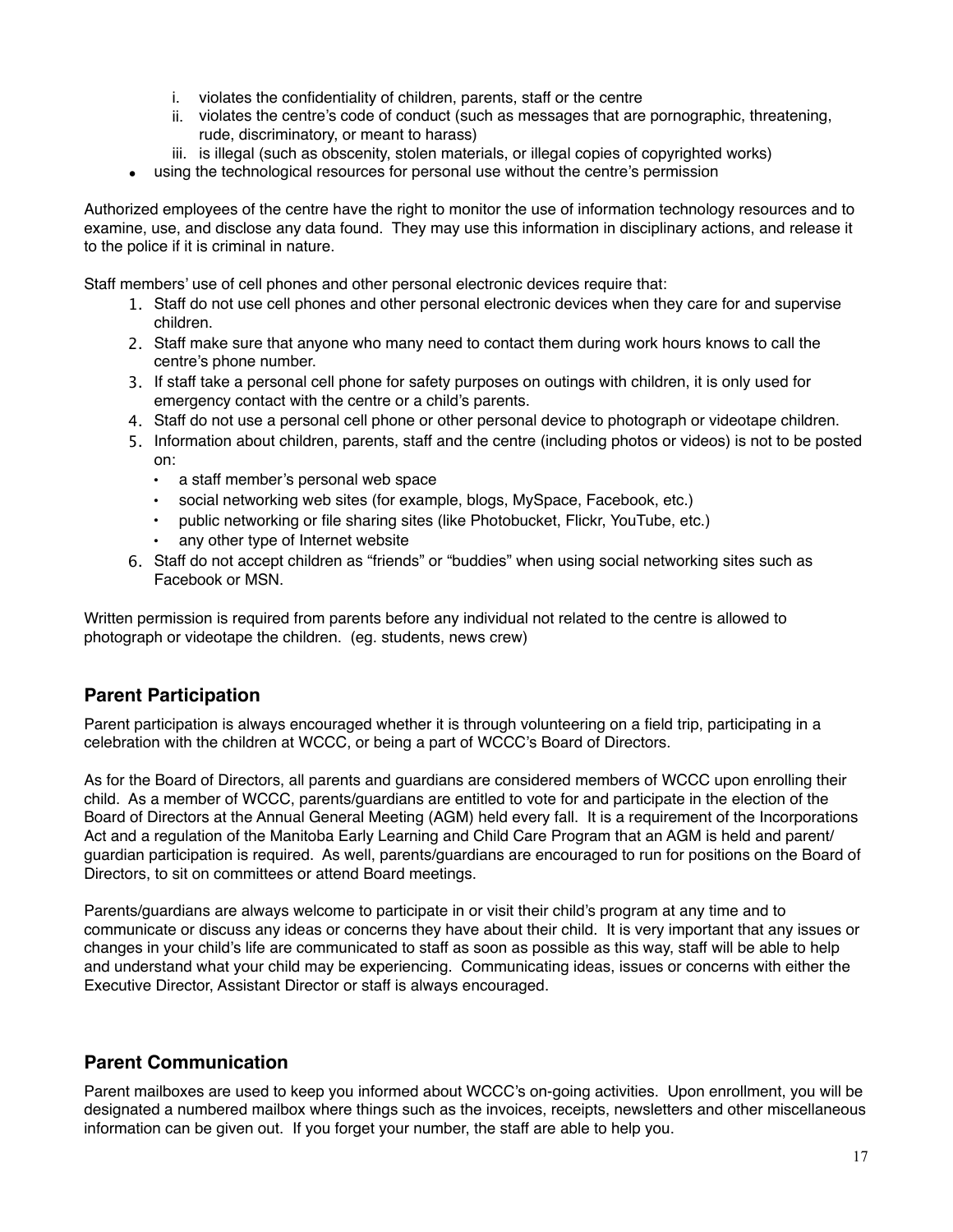We have a Parent Bulletin Board where information including our license, menus, community information, etc. is posted.

Newsletters or emails are distributed or posted online on a regular basis to keep parents informed of fundraisers, on-going projects and events within the centre and community.

Our website, at [www.westwoodcommunitychildcare.ca](http://www.westwoodcommunitychildcare.ca), allows parents to communicate, keep informed and gain access to a variety of programs we have available at WCCC.

#### **Parental Concerns**

In order for the centre to operate effectively, it is anticipated that any parent concern will be addressed in a timely and positive manner. Should any attempt to resolve a concern with a specific staff member about a specific problem be ineffective, or if a parent does not wish to speak directly with a staff member, it is expected that the following procedure will be followed:

- 1. Parents will be encouraged to consult with the Executive Director in person/writing as preferred by the parent/guardian.
- 2. Should the issue fail to be resolved to parent/centre satisfaction, it is recommended the parent write a letter addressed to the Chairperson of the Board.
- 3. Should the issue fail to be resolved to the parent/centre satisfaction (which would indicate parent dissatisfaction with service and/or lack of confidence in service) and with permission from the Board of Directors, a parent may be asked to remove their child from the Centre as a measure to maintain Parent-Child-Centre-Staff confidence.

#### **Parental Injury/Death**

In the event of a parent/guardian's injury or death, emergency contacts will be notified. Where you have no furnished emergency contacts, Winnipeg Child and Family Services will be notified.

#### **Field Trips**

WCCC tries to expose children to experiences outside of the centre as frequently as we are able. We do our utmost to choose those that cost nothing to parents. Field trips are optional and parents may keep their child at home, however, regular child care fees will be incurred. Field trip notices are posted in advance and parents are responsible for having their child at the centre by the posted times. Parents are also given field trip permission forms to be signed and returned to the centre. Children are required to wear t-shirts with our centre's name on all major field trips. These are the property of the WCCC and will remain on site.

We go on spontaneous trips to nearby parks, etc. without prior notice and staff are always equipped with first aid supplies and cell phones.

#### **Clothing & Outdoor Play**

Children must be dressed in appropriate clothes for play (smocks are not always used) and according to weather conditions as they go outside multiple times a day to play, weather permitting. A pair of shoes for indoor play is also requested.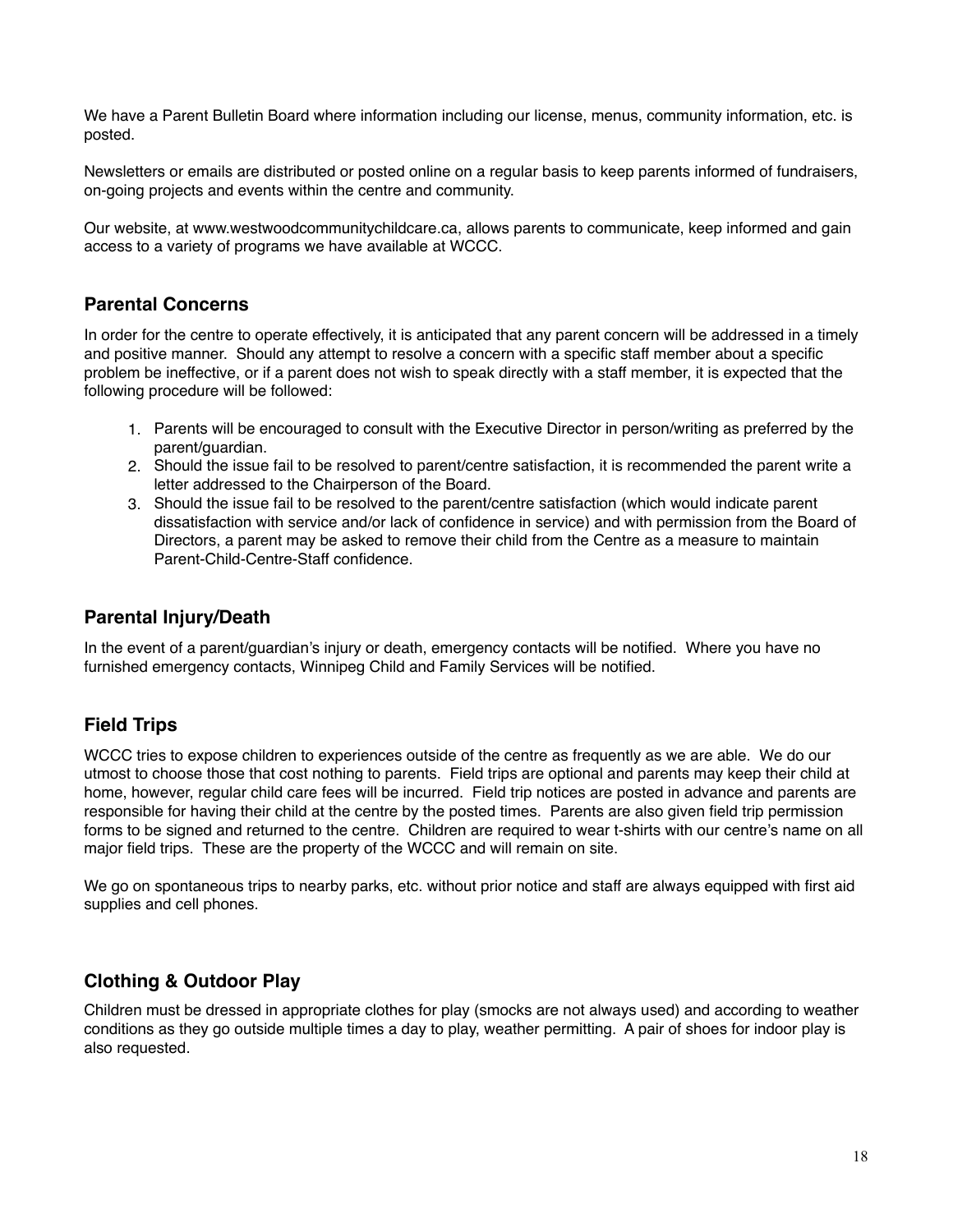| For WINTER, please have: | For SUMMER, please have:            |
|--------------------------|-------------------------------------|
| ski pants                | sun hat                             |
| mittens                  | proper footwear, preferably runners |
| hat                      | jacket/sweater                      |
| indoor shoes             | bathing suit/towel                  |

Children will have outside play time during the winter months as long as the temperature and wind speed equivalency is not exceeding -25 degrees Celcius.

Summer outdoor play will happen every day and the UV index will be a factor in the length of time spent outdoors.

Attire for special occasions will be posted and parents/guardians will be responsible for seeing that their child/ren come properly dressed.

It is essential for kindergarten children that a complete change of clothes, in a bag marked with the child's name, be left in the child's locker at all times. Older children may also keep clothes in a bag in their lockers if the parent/ guardian feels they may be necessary. WCCC does keep a small supply of extra clothes available, however, if a child does not have an extra set of clothes and WCCC does not have anything suitable for them to wear, the parent/guardian will be contacted. Additionally, the children's clothes will not be interchanged. Soiled clothing must be taken home and a new set supplied the next day the child attends. Each item of children's clothing should be marked with their name. WCCC does not assume responsibility for lost or damaged clothing. Any clothing borrowed from the centre should be laundered and returned promptly.

#### **Personal Articles & Belongings**

On Wednesdays, children are allowed to bring ONE item from home to share with their friends. These toys are to be kept in the basket in the main room. Children are expected to take their toys home at the end of the day. If you are not comfortable with your child's toys being played within our group setting, please refrain from bringing them.

Children will be provided an appropriate space for all their belongings. The centre does not accept responsibility for lost, broken or stolen items.

### **Behavior Management Policy**

At Westwood Community Child Care Inc., a supportive and affectionate environment exists that encourages positive interactions among staff and children, sets realistic expectations of conduct and ensures logical consequences for unacceptable behaviors. It is the responsibility of the early childhood educators to establish clear and consistent limits for your child and to help in the development of self-esteem, which will aid your child in becoming a compassionate and respectful individual. All children can feel confident about themselves and be able to reach their potential.

The children of WCCC are closely supervised and given positive reinforcement. Preventative techniques help reduce incidents of unacceptable behavior. Children will be encouraged to solve their own problems and resolve their own conflicts. Staff will offer alternatives to unacceptable behavior and redirect a child's play in a positive,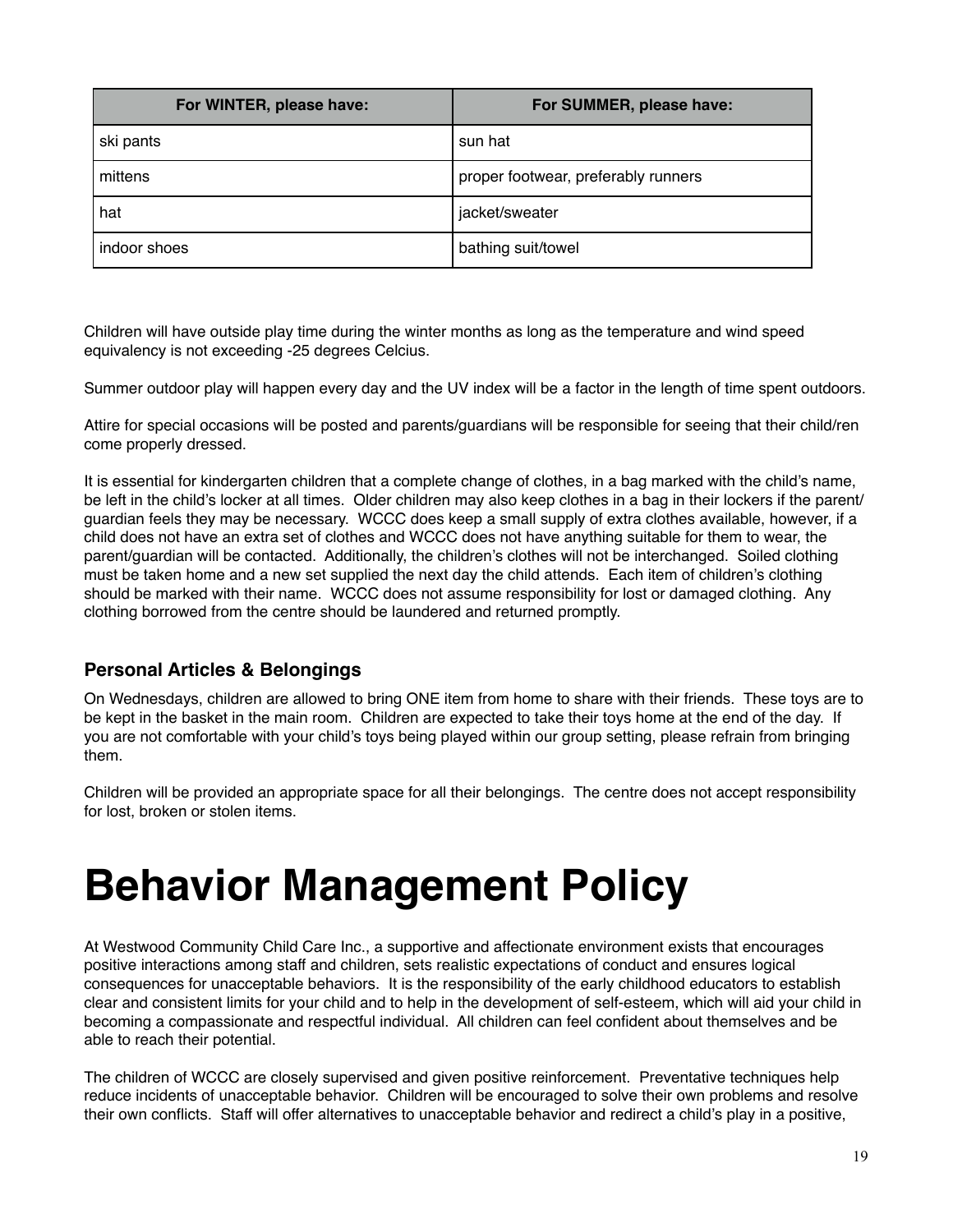helpful way. However, when unacceptable behaviors do occur, they are dealt with consistently. This behavior management policy takes into account the developmental capabilities of all children.

All children must respect the other children, the staff, property and the community as a whole, as well as follow the basic rules of the centre. They include areas such as noise level, physical movement, health and safety and staff direction.

In dealing with the children of our centre, Westwood Community Child Care Inc. shall not permit, practice or inflict:

- any form of physical punishment or rough handling of a person.
- verbal or emotional abuse which would humiliate or undermine a person's self respect, or deny physical necessities.

The following behaviors will not be tolerated:

| <b>Behavior</b>                                                                 | <b>Consequence</b>                                                                                                                                                                                                                                    |
|---------------------------------------------------------------------------------|-------------------------------------------------------------------------------------------------------------------------------------------------------------------------------------------------------------------------------------------------------|
| Insulting, teasing, or bullying others                                          | Removal from the group                                                                                                                                                                                                                                |
| Repeated foul language                                                          | Removal from the group and incident report sent<br>to parents                                                                                                                                                                                         |
| Leaving the centre without permission                                           | ECE will call the police and notify them of a child<br>leaving the centre without permission. Police will<br>treat the situation as a missing child. Parents or<br>alternate will be called immediately.                                              |
| Violence in any form                                                            | Removal from the group and incident report sent<br>to parents                                                                                                                                                                                         |
| Serious violent behavior or repeated violent<br>behavior (i.e. use of a weapon) | Removal from the group. Parents or alternate<br>will be called immediately. Suspension from<br>WCCC will begin immediately until a Board<br>decision is made regarding the future enrollment/<br>consequences. Notice to be given within 48<br>hours. |

Clearly defined steps are followed regarding unacceptable behavior. These consequences require children to be responsible for their own behavior.

Further incidents of unacceptable behavior will be recorded objectively in the child's confidential file and will be brought to the attention of the Executive Director and the child's parents or guardians.

A plan of action to deal with the behavior, which may utilize outside resources, will be developed with the parents and brought to the attention of the WCCC Board of Directors. A timeline will be set to monitor progress. If no positive effects follow the intervention, and if the Centre receives no cooperation from the parents, then WCCC will withdraw services relative to the child.

In cases where a child's behavior is characterized as generally disruptive and/or dangerous in a group setting outside of the centre, the staff, in communication with the parents/guardians, can choose to disallow a child from attending the field trip(s). In such cases, determined in advance, the parent will be asked to escort their child with the group, ensuring that the child does not miss out on the experience, or the child will not be allowed to attend the centre on that day and it will be the parent's responsibility to find alternate care. Parents will be expected to pay for the day missed.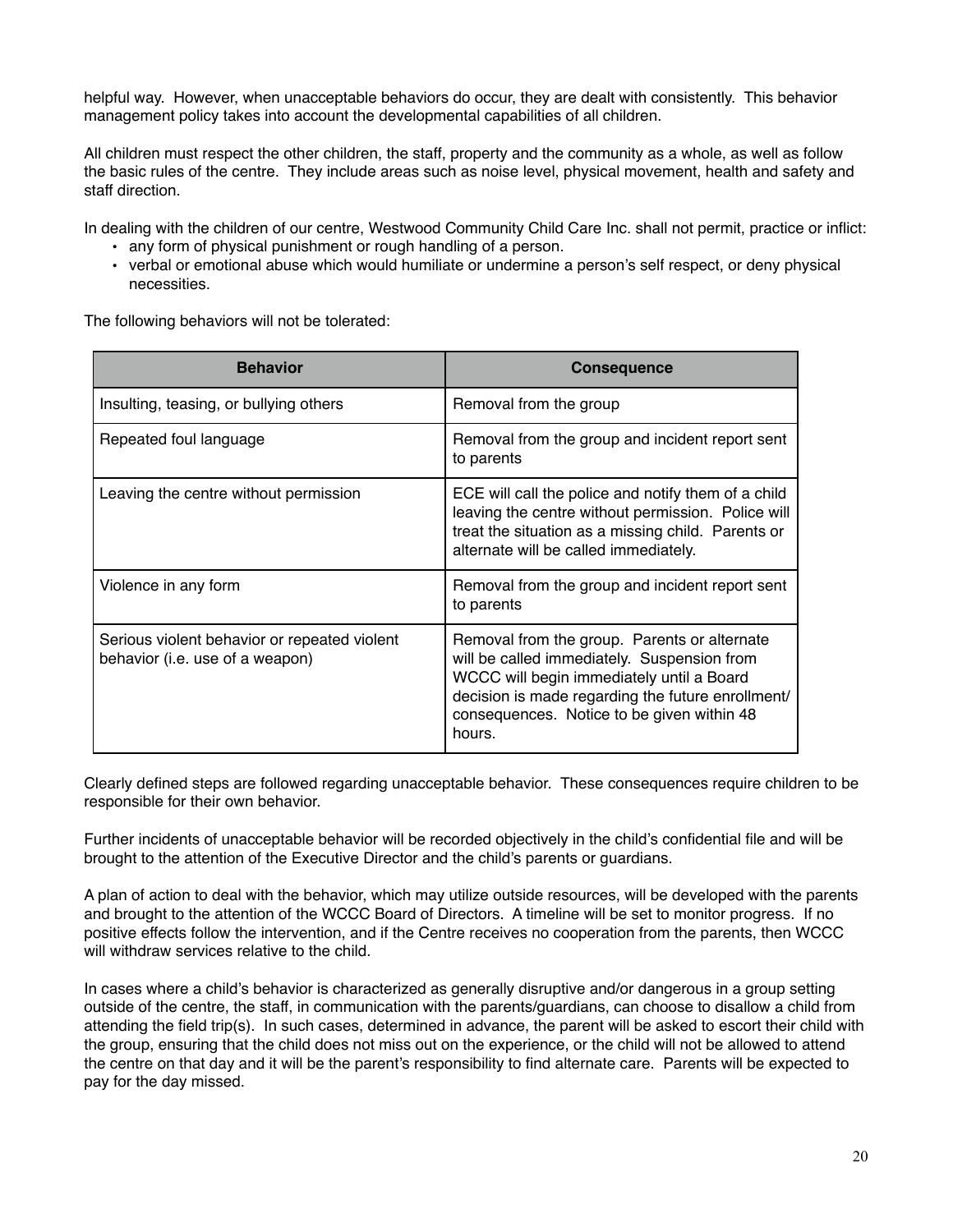#### **Suspension/Expulsion Policies**

WCCC, governed by the Board of Directors, reserves the right to ask that a child be removed from the centre if his/her continued behavior is such that it causes problems which adversely effect the other children and/or staff of the centre.

When the steps of the Behavior Management Policy have been carried out without any positive results, the following procedures will be followed:

- 1. A written notice will be issued to the parent/guardian by the Executive Director outlining the reasons and the effective date of the suspension/expulsion.
- 2. The parent will be provided with two weeks notice.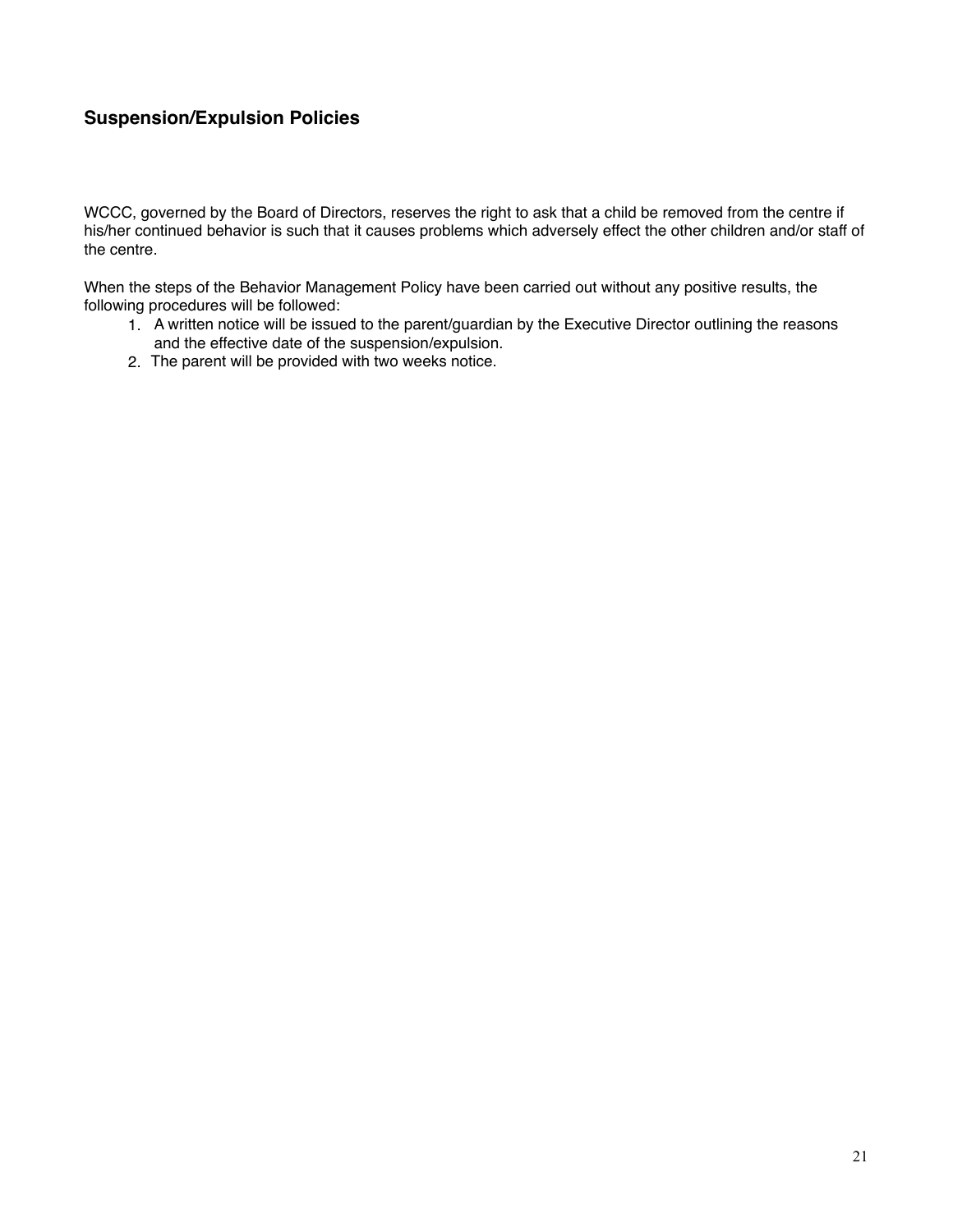## **Appendix A**

#### **Professional Code of Ethics** *as endorsed by the Manitoba Child Care Association*

- Promote the health and well being of all children.
- Use developmentally appropriate practices when working with all children.
- Demonstrate caring for all children in all aspects of their practice.
- Work in partnership with parents, supporting them in meeting their responsibilities to their children.
- Work in partnership with colleagues and other service providers in the community to support the well-being of families.
- Work in ways that enhance human dignity.
- Pursue, on an on-going basis, the knowledge, skills, and self-awareness needed to be professionally competent.
- Demonstrates integrity in all their professional relationships.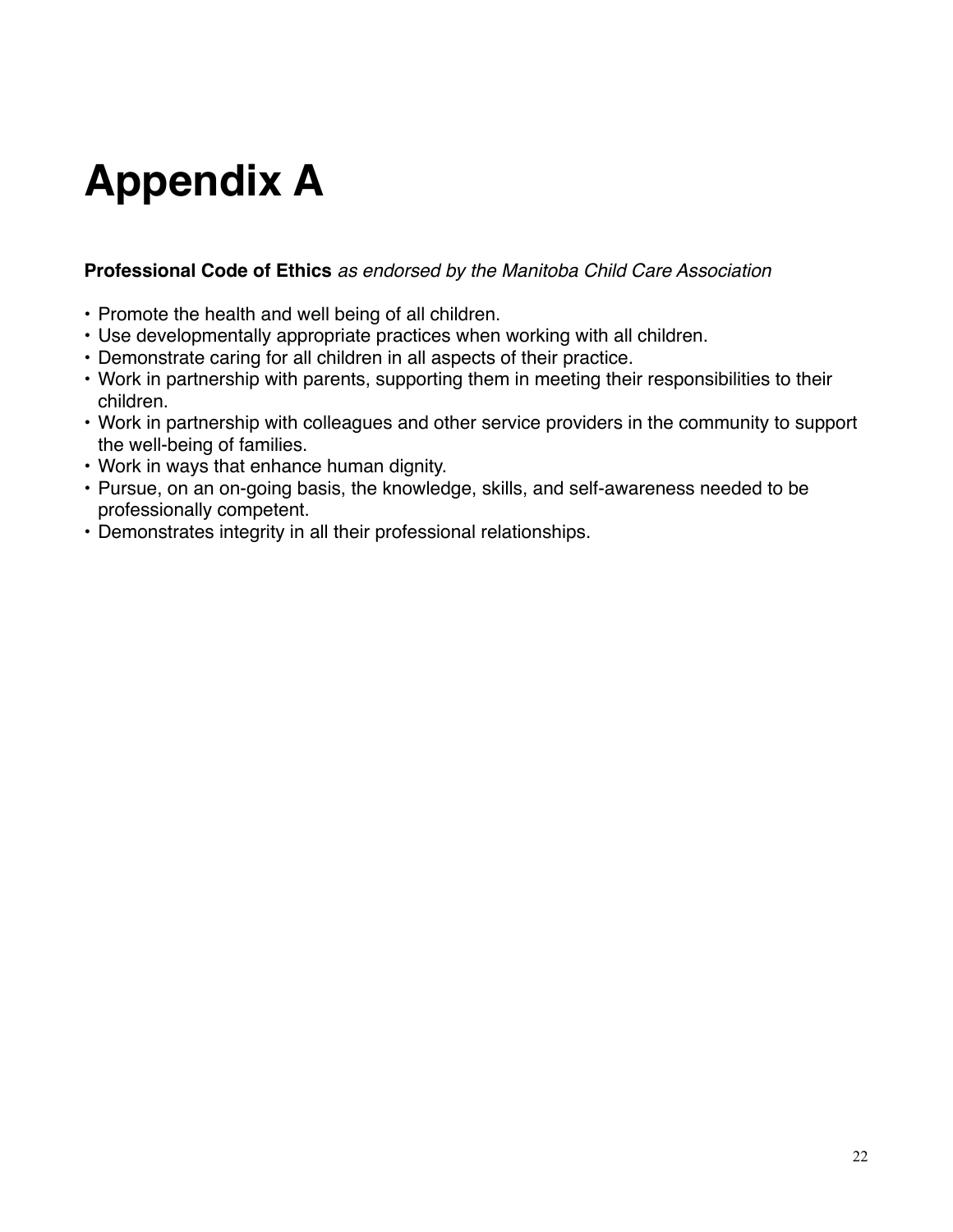### **Appendix B** Billing Schedule - January 2017 - December 2018

| <b>Billing</b><br><b>Number</b> | <b>Billing Period</b>                 | <b>Issue Date</b>  | <b>Due Date</b>   |
|---------------------------------|---------------------------------------|--------------------|-------------------|
| 20170115                        | January 15, 2017 - February 11, 2017  | January 13, 2017   | January 27, 2017  |
| 20170212                        | February 12, 2017 - March 11, 2017    | February 10, 2017  | February 24, 2017 |
| 20170312                        | March 12, 2017 - April 8, 2017        | March 10, 2017     | March 24, 2017    |
| 20170409                        | April 9 - May 6, 2017                 | April 7, 2017      | April 21, 2017    |
| 20170507                        | May 7, 2017 - June 3, 2017            | May 5, 2017        | May 19, 2017      |
| 20170604                        | June 4, 2017 - July 1, 2017           | June 2, 2017       | June 16, 2017     |
| 20170702                        | July 2, 2017 - July 29, 2017          | June 30, 2017      | July 14, 2017     |
| 20170730                        | July 30, 2017 - August 26, 2017       | July 28, 2017      | August 11, 2017   |
| 20170827                        | August 27, 2017 - September 23, 2017  | August 25, 2017    | September 8, 2017 |
| 20170924                        | September 24, 2017 - October 21, 2017 | September 22, 2017 | October 6, 2017   |
| 20171022                        | October 22,2017 - November18, 2017    | October 20, 2017   | November 3, 2017  |
| 20171119                        | November 19, 2017 - December 16, 2017 | November 17, 2017  | December 1, 2017  |
| 20171217                        | December 17, 2017 - January 13, 2018  | December 15, 2017  | December 29, 2017 |
| 20180114                        | January 14, 2018 - February 10, 2018  | January 12, 2018   | January 26, 2018  |
| 20180211                        | February 11, 2018 - March 10, 2018    | February 9, 2018   | February 23, 2018 |
| 20180311                        | March 11, 2018 - April 7, 2015        | March 9, 2018      | March 23, 2018    |
| 20180408                        | April 8, 2018 - May 5, 2018           | April 6, 2018      | April 20, 2018    |
| 20180506                        | May 6, 2018 - June 2, 2018            | May 4, 2018        | May 18, 2018      |
| 20180603                        | June 3, 2018 - June 30, 2018          | June 1, 2018       | June 5, 2018      |
| 20180701                        | July 1, 2018 - July 28, 2018          | June 29, 2018      | July 13, 2018     |
| 20180729                        | July 29, 2018 - August 25, 2018       | July 27, 2015      | August 10, 2018   |
| 20180826                        | August 26, 2018 - September 22, 2018  | August 24, 2018    | September 7, 2018 |
| 20180923                        | September 23, 2018 - October 20, 2018 | September 21, 2018 | October 12, 2018  |
| 20181021                        | October 21, 2018 - November 17, 2018  | October 19, 2018   | November 2, 2018  |
| 20181118                        | November 18, 2018 - December 8, 2018  | November 16, 2018  | December 30, 2018 |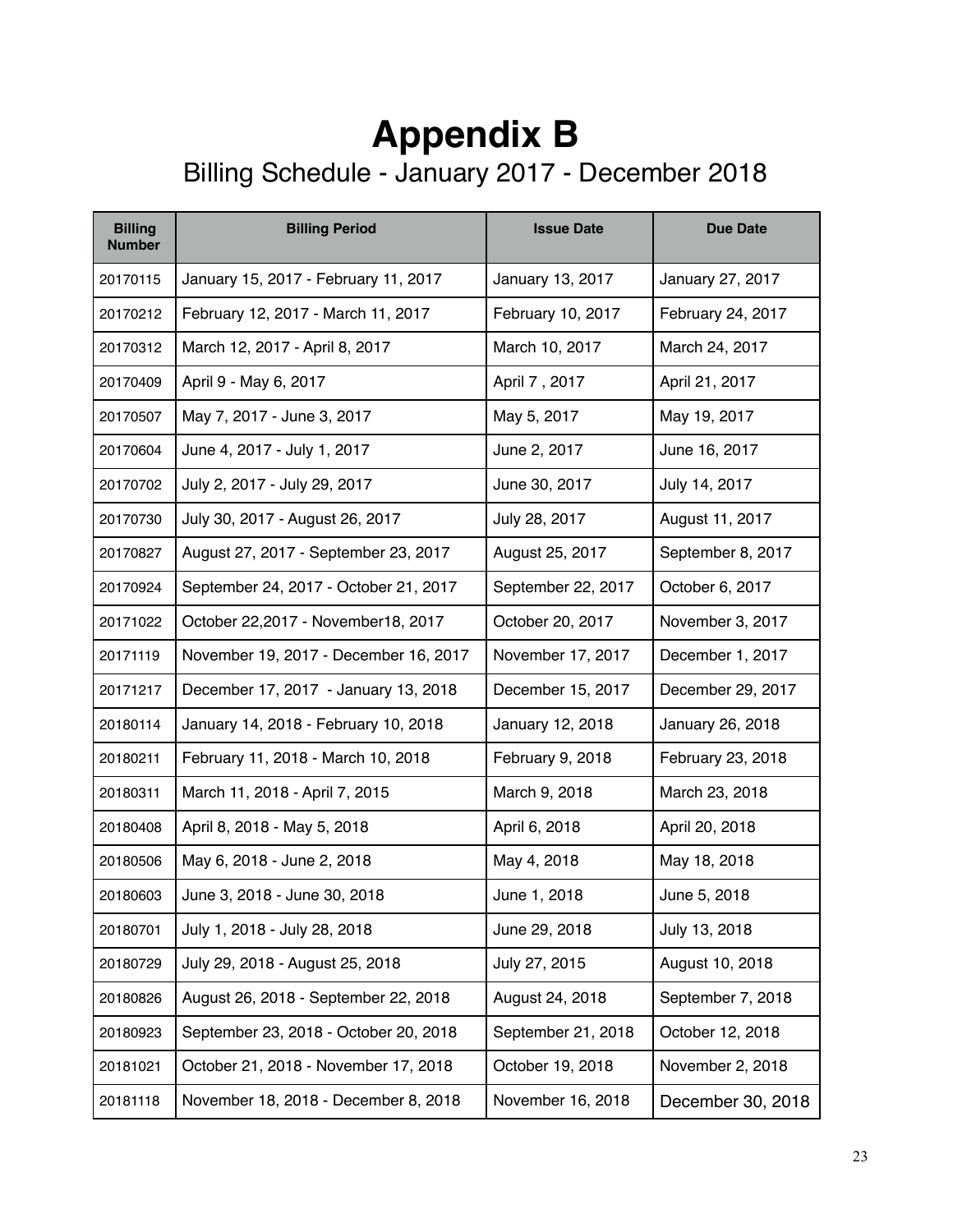## **Appendix C**

#### **Summary of Regulations For The Control of Some Common Communicable Illnesses**

| <b>ILLNESS</b>                                       | <b>ISOLATION OF CASE</b>                                                                                                                                                                                                               | <b>GUIDE FOR READMISSION</b><br>TO WCCC                                                                                         |
|------------------------------------------------------|----------------------------------------------------------------------------------------------------------------------------------------------------------------------------------------------------------------------------------------|---------------------------------------------------------------------------------------------------------------------------------|
| Chicken Pox                                          | If severe, 5 days or until blisters have crusted. If<br>mild, then no exclusion required.                                                                                                                                              | Child can participate in regular activities<br>and has no fever.                                                                |
| Diphtheria                                           | A suspect must be isolated until case is<br>confirmed or disproved. Case isolated until<br>cultures fail to show presence of Diphtheria<br>Bacilli in two cultures taken no less than 24 hours<br>apart after cessation of antibiotic. | Clearance from Attending Physician or<br>Health Office after isolation period is<br>complete.                                   |
| Infectious<br>Mononucleosis                          | Isolation not required.                                                                                                                                                                                                                | Clearance from Attending Physician or<br>Health Officer.                                                                        |
| Red Measles (Rubeola)<br>(Mandatory<br>Immunization) | Isolation for at least 4 days after appearance of<br>rash.                                                                                                                                                                             | 4 days after the rash appears or until<br>asymptomatic (whichever is longer).                                                   |
| <b>German Measles</b><br>(Rubella)                   | Isolation for 2-3 days until rash & symptoms have<br>disappeared.                                                                                                                                                                      | 7 days after onset of rash and symptoms<br>have subsided.                                                                       |
| <b>Scarlet Fever and Strep</b><br>Throat             | Isolation until patient has been under appropriate<br>antibiotic treatment for 2 days.                                                                                                                                                 | Clearance from Attending Physician or<br>Health Officer when asymptomatic.                                                      |
| <b>Whooping Cough</b><br>(Pertussis)                 | Isolation for 3 weeks after onset of disease or 1<br>week after commencing appropriate antibiotic<br>treatment.                                                                                                                        | Exclude 5 days after the start of antibiotics<br>or 2 weeks if no treatment given. Contacts<br>may need antibiotics or vaccine. |
| <b>Scabies</b>                                       | Until treated appropriately.                                                                                                                                                                                                           | Exclude until treated. Treatment of<br>contacts may be necessary to control<br>outbreaks.                                       |
| Pediculosis<br>(Head Lice)                           | Until adequately treated and all nits removed.                                                                                                                                                                                         | After appropriate treatment and removal of<br>all nits.                                                                         |
| Ringworm                                             | Until under treatment.                                                                                                                                                                                                                 | Exclude from gyms, swimming pools and<br>activities involving bodily contact until<br>healed.                                   |
| Impetigo                                             | Until under treatment.                                                                                                                                                                                                                 | On appropriate antibiotic treatment taken<br>for 1 day (24 hours).                                                              |
| Conjunctivitis<br>(Pink Eye)                         | Exclude from school until under treatment (24<br>hours) if purulent, until discharge cleared.                                                                                                                                          | On appropriate antibiotic for 24 hours or if<br>purulent until discharge has cleared.                                           |
| Mumps                                                | Isolation until swelling has disappeared.                                                                                                                                                                                              | Exclude 9 days unless mild case and<br>swelling subsided. Child must be able to<br>participate in the program.                  |
| Shingles                                             | Isolation not required.                                                                                                                                                                                                                | Child must be able to participate in the<br>program.                                                                            |
| Cytomegalovirus (CMV)                                | Isolation not required.                                                                                                                                                                                                                | Child must be able to participate in the<br>program.                                                                            |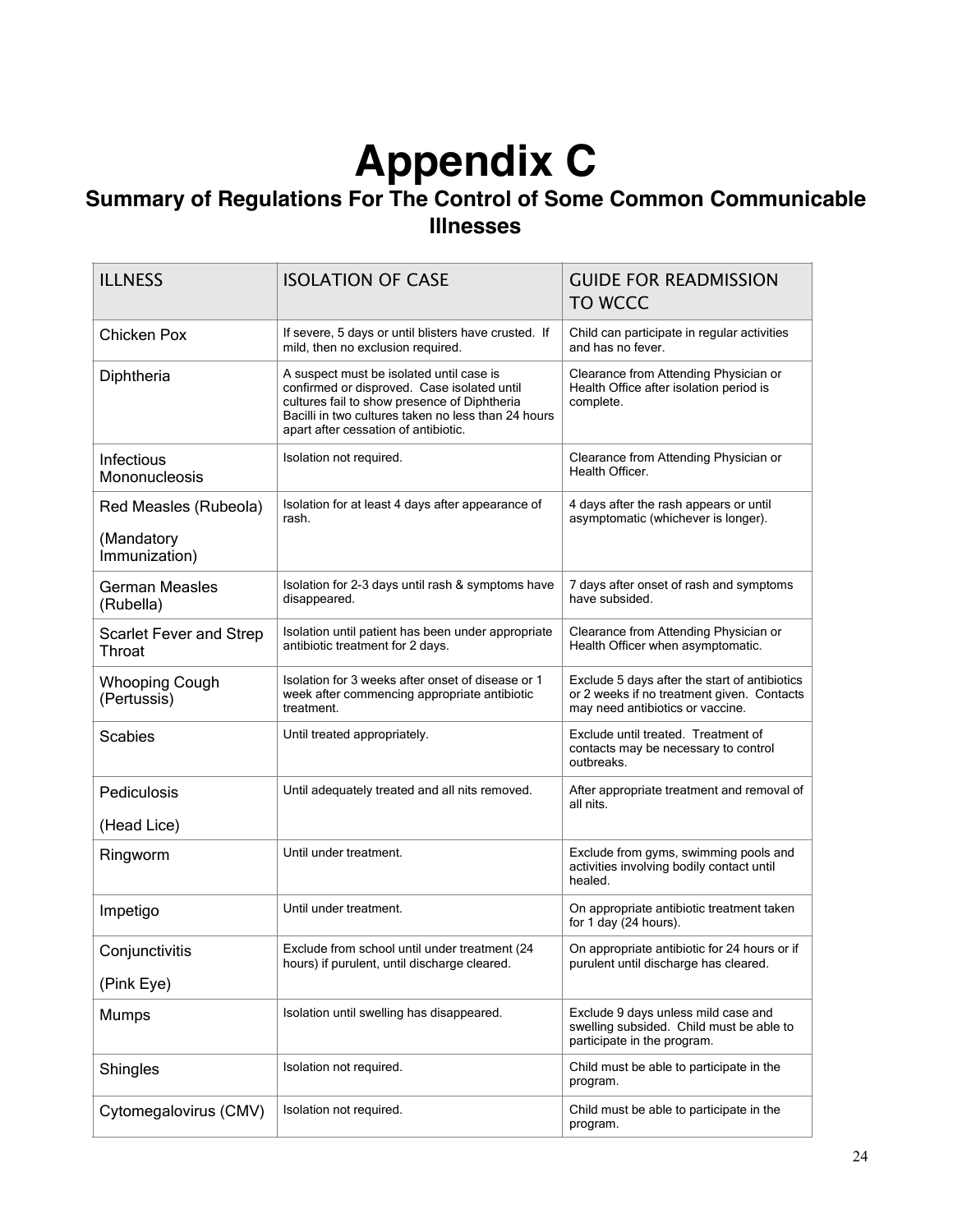| <b>Hepatitis A</b>                                         | Exclusion for the first week of illness and for one<br>week after onset of jaundice. Notify Health<br>Authority promptly.                               | Clearance from Attending Physician or<br>Health Officer when asymptomatic. |
|------------------------------------------------------------|---------------------------------------------------------------------------------------------------------------------------------------------------------|----------------------------------------------------------------------------|
| Intestinal Infections                                      | Exclusion until diarrhea and vomiting have<br>cleared.                                                                                                  | Child can participate in regular activities.                               |
| Shigella                                                   | Exclude until diarrhea is gone and, if necessary,<br>negative stool cultures.                                                                           | When child is asymptomatic and stool<br>samples are negative.              |
| Salmonella/E. Coli/<br>Cryptosporidiosis/<br>Camplyobacter | Exclude until diarrhea is gone and, if necessary,<br>negative stool cultures.                                                                           | When child is asymptomatic and stool<br>samples are negative.              |
| Giardia<br>(Beaver Fever)                                  | Exclude until diarrhea is gone. Treatment may<br>be required.                                                                                           | When child is asymptomatic and able to<br>participate in the program.      |
|                                                            |                                                                                                                                                         |                                                                            |
| Rotavirus                                                  | Exclude until diarrhea is gone.                                                                                                                         | When child is asymptomatic and able to<br>participate in the program.      |
| Pinworms                                                   | Exclusion not required. Treatment may be<br>required.                                                                                                   | Child can participate in regular activities.                               |
| <b>Viral Meningitis</b>                                    | Exclusion not required.                                                                                                                                 | Child can participate in regular activities.                               |
| <b>Bacterial Meningitis</b>                                | Exclusion until on antibiotic treatment for 24<br>hours. ALL CLOSE CONTACTS MUST BE<br>TREATED WITH ANTIBIOTICS AS WELL.<br>Report to Health Authority. | Clearance from Attending Physician or<br>Health Officer when asymptomatic. |
| Roseola                                                    | Exclusion not required.                                                                                                                                 | Child can participate in regular activities.                               |
| Hand, Foot and Mouth                                       | Exclusion not required.                                                                                                                                 | Child can participate in regular activities.                               |
| <b>Respiratory Syncytial</b><br>Virus (RSV)                | Exclusion not required.                                                                                                                                 | Child can participate in regular activities.                               |
| Influenza                                                  | Exclusion not required.                                                                                                                                 | Child can participate in regular activities.                               |
| Fifth's Disease (Slapped<br>Cheek)                         | Exclusion not required.                                                                                                                                 | Child can participate in regular activities.                               |
| Molluscum Contagiosum                                      | Exclusion not required but avoid direct contact<br>with lesions (keep lesions covered and out of<br>water).                                             | Child can participate in regular activities.                               |
| Pediculosis                                                | Exclude while under treatment.                                                                                                                          | Clearance from Attending Physician or<br>Health Officer when asymptomatic. |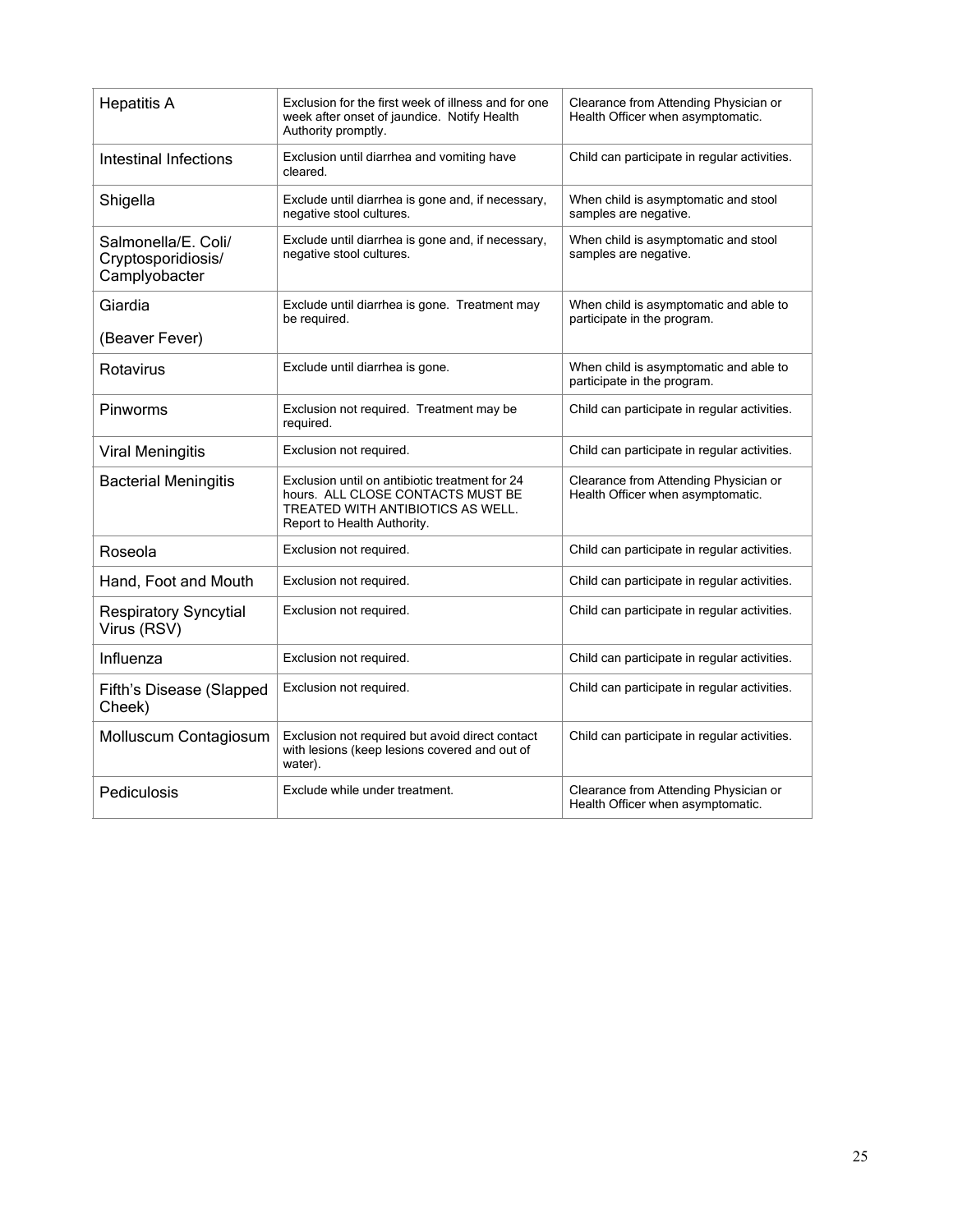# **Appendix D**

#### **The Public Interest Disclosure Act - Whistle Blower Protection**

As a means to provide parents and employees a clear process for disclosing concerns about significant and serious wrongdoings at WCCC, defined below, WCCC has established the following procedure and policy for disclosure.

What is wrongdoing?

- · Breaking the law,
- An act of omission that creates a substantial and specific danger to the life, health and safety of persons or the environment,
- · Gross mismanagement, including mismanaging public funds or a public asset (government property); and
- · Knowingly directing or advising someone to commit wrongdoing described above.

Parents or Employees are able to make a disclosure if, in good faith, they reasonably believe they have information that could show a wrongdoing has been committed or is about to be committed. A disclosure must be in writing and include specific details about the wrongdoing that has been, or is about to be, committed.

Both the Executive Director and the Assistant Director will be the designated officers to deal with disclosures. In the case that the chosen disclosure involved the Executive Director, the disclosure will be made to the Chair of the Board. Every disclosure will be reviewed by the designated officers, at which time the designated officers will determine whether an investigation will be conducted. In the case of the Executive Director, the Chair of the Board will review and determine whether an investigation is warranted. It will be the responsibility of the designated officers to supply an annual report of the number of Disclosures of Wrongdoing made to them on an annual basis. (A report must be present even if the number is zero).

The identity of the disclosing employee and others involved, as well as the confidentiality of any information collected in the disclosing process will be protected. There is protection for anyone making a disclosure from reprisal (taking action against the individual). Reprisal means any of the following actions against the individual: a disciplinary action, a demotion, termination of employment, any measure that adversely affects employment or working conditions, removing of child care services or a threat to take any of the above measures.

If an individual believes a reprisal has been taken, they may file a written complaint with the Manitoba Labour Board.

The total number of disclosures will be reported to the membership at the Annual General Meeting (AGM).

For more information about the Public Interest Disclosure (Whistleblower Protection) Act, visit the Province of Manitoba's website at [www.gov.mb.ca/csc.](http://www.gov.mb.ca/csc)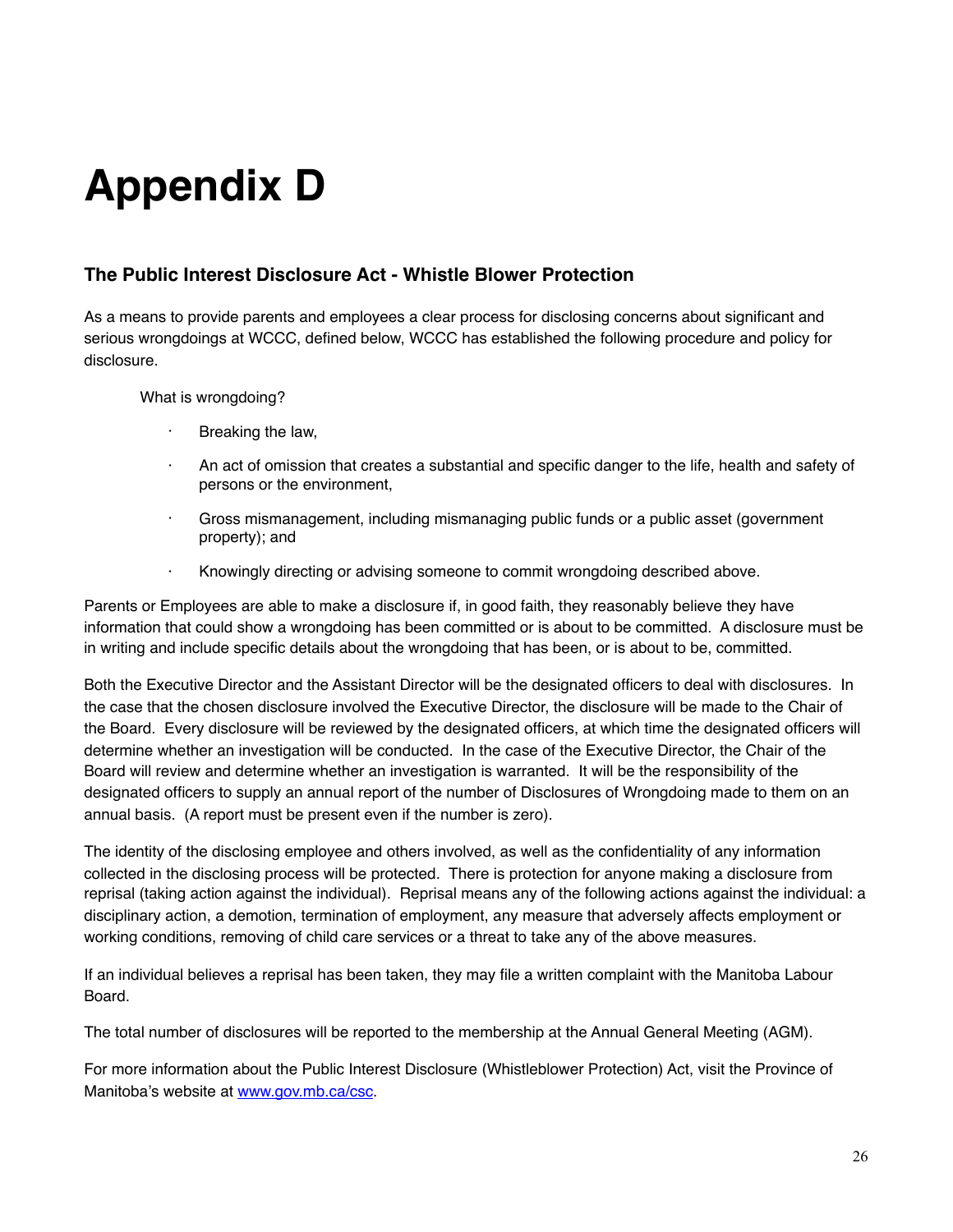## **Appendix E**

#### *Code of Conduct*

At Westwood Community Child Care Inc., we strive to provide a safe, caring, learning environment for children, staff and families. We believe in equality and respect diversity.

The following people are expected to behave in a respectful manner and comply with this code of conduct:

\*management and staff members

\*children \*parents/guardians of children enrolled \*all others involved with our centre

#### *Guiding principles for Appropriate Behavior*

**Be Respectful**: We are respectful of ourselves and other people. We are respectful of the ideas and feelings of others. We are respectful of the environment, equipment and materials.

**Be Safe**: We work and play safely to help keep ourselves and others from getting hurt.

**Be Cooperative**: We solve our problems by talking and listening to each other respectfully to find a solution. When we cannot solve a problem ourselves, we ask for help.

**Be Supportive of Learning**: We learn to the best of our abilities and support the learning of others.

#### *Developmental Capabilities of Children*

We understand that it is normal for children to display inappropriate behaviour at times for a variety of reasons. The developmental capabilities of each child will always be considered when determining both expectations for behaviour and consequences of inappropriate behaviour.

#### *Appropriate Use of Technology*

The following behaviours by children, staff, parents and others involved in our centre are unacceptable:

- all forms of bullying (physical, verbal, emotional, social or cyber bullying), including comments, actions or visual displays that are intentional, hurtful and repetitive
- harassment, including behaviour that degrades, demeans, humiliates or embarrasses someone that a reasonable person would know is unwelcome
- all forms of abuse (sexual, physical or psychological), including verbally, in writing or otherwise
- discrimination against any person or group because of their race, colour, ancestry, nationality or place of origin, ethnic background, religion, age, sex, gender-determined characteristics, sexual orientation, marital and family status, source of income, political belief and physical or mental disability
- actions that put another person at risk of harm, including violent physical acts (with or without a weapon) and threatening someone

#### *Proactive Strategies*

We actively strive to create an environment that supports the health, safety and well-being of the children by: